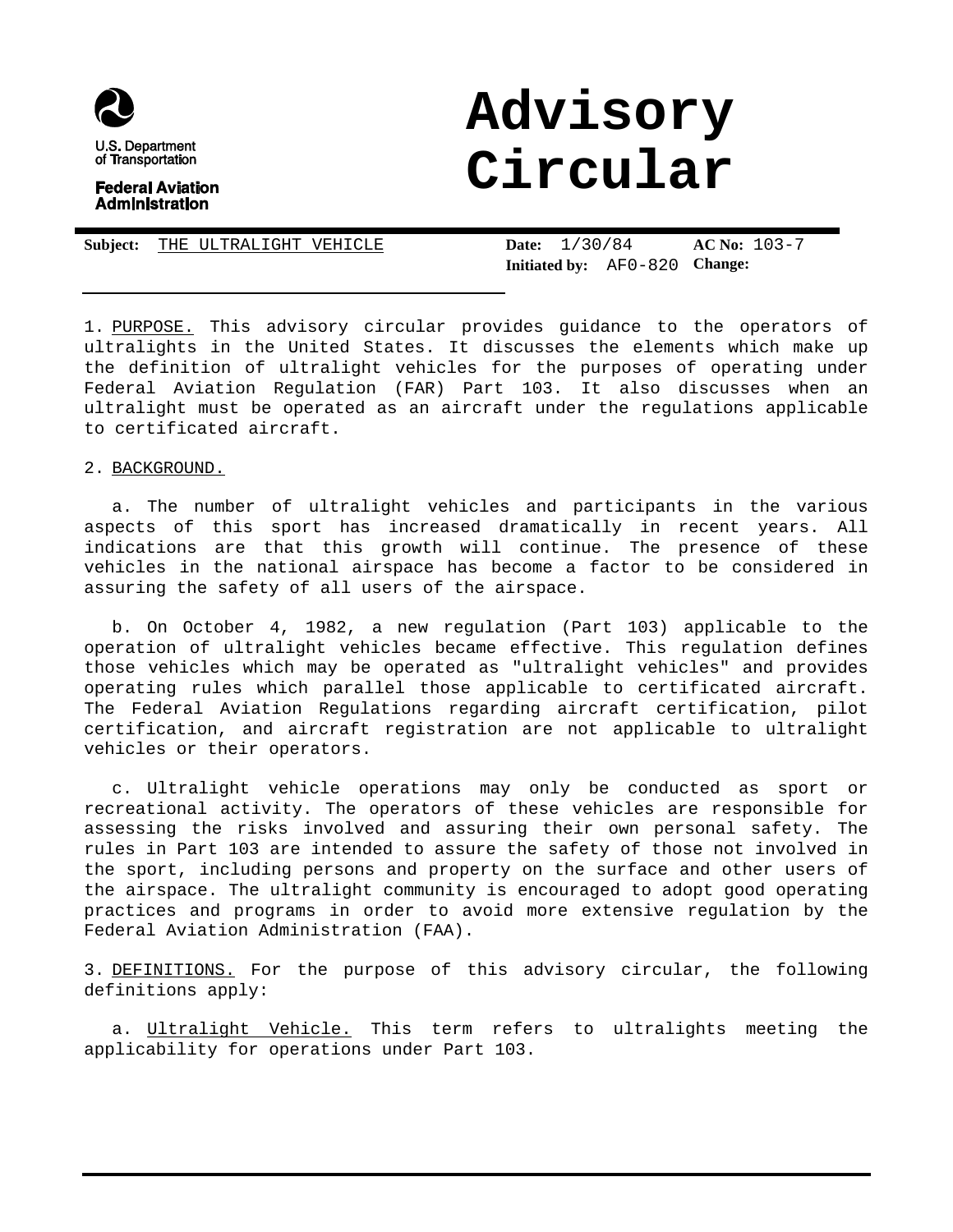b. Recognized Technical Standards Committee. This term refers to a group of at least three persons technically qualified to determine whether a given ultralight meets the requirements for operations under Part 103, as follows:

(1) It is recognized by a national pilot representative organization,

(2) It is comprised of persons not directly associated with the manufacture and/or sale of the make of ultralight being inspected, and

(3) It conducts its review and documents the findings in accordance with the guidance provided in this circular.

## 4. WHAT DOES THIS MEAN FOR THE PERSON WHO WANTS TO FLY UNDER PART 103?

a. You are Responsible for Your Personal Safety. Certificated aircraft are designed, flight tested, manufactured, maintained, and operated under Federal regulations intended to provide an aircraft of consistent performance, controllability, structural integrity, and maintenance. An ultralight vehicle is not subject to Federal aircraft certification and maintenance standards. This means that the costs of purchasing and maintaining an ultralight vehicle may be considerably less than the purchase of a certificated aircraft. There is no assurance that a particular ultralight vehicle will have consistent performance, controllability, structural integrity, or maintenance. Your safety, and potentially that of others, depends on your adherence to good operation and maintenance practices. This includes proper preflight techniques, operation of the vehicle within the manufacturer's recommended flight envelope, operation only in safe weather conditions, and providing safety devices in anticipation of emergencies. Part 103 is based on the assumption that any individual who elects to fly an ultralight vehicle has assessed the dangers involved and assumes personal responsibility for his/her safety.

b. You are Limited to Single-Occupant Operations. Part 103 is based on the single-occupant concept; operation by an individual who has assumed all responsibility for his/her personal safety. Pilots of ultralight vehicles subject to Part 103 are not required to have training or previous experience prior to the operation of these vehicles. You should consider receiving adequate training prior to participation.

c. You are Limited to Recreation and Sport Purposes. Operations for any other purpose are not authorized under the applicability of Part 103.

d. You are Limited as Necessary for the Safety of Other Persons and Property. Part 103 consists of operating rules which were determined necessary for the safety of other users of the airspace and persons on the surface. These rules were developed in consideration of the capabilities of the vehicles and their pilots. It is your responsibility to know, understand and comply with these rules. Ignorance of the regulations pertaining to the activities you pursue is not an acceptable excuse for violating those regulations.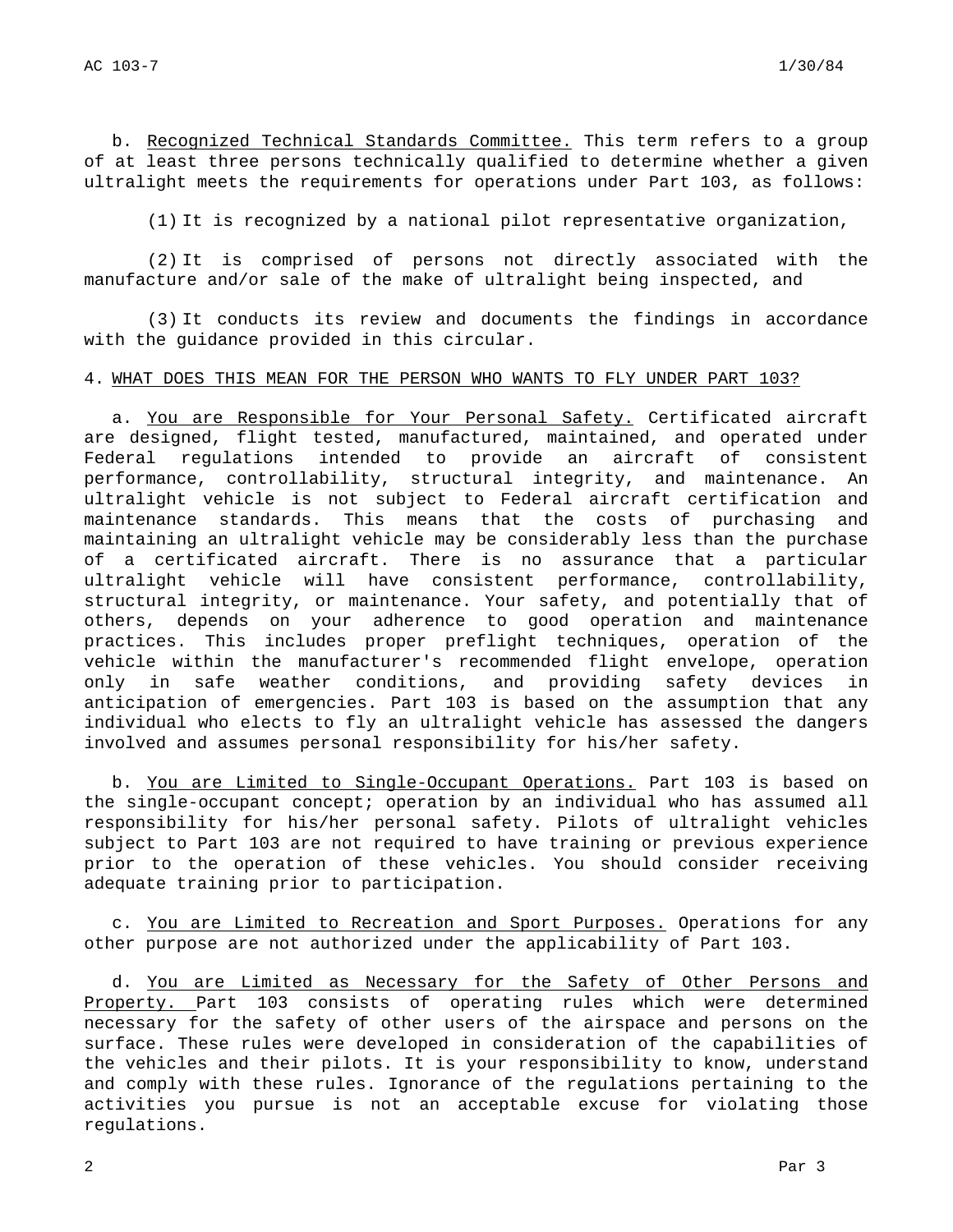e. You are Responsible for the Future Direction the Federal Government Takes With Respect to Ultralight Vehicles. The actions of the ultralight community will affect the direction Government takes in future regulations. The safety record of ultralight vehicles will be the foremost factor in determining the need for further regulations.

5. FAA CONTACT POINTS. The FAA will provide clarification of particular subject areas, information, and assistance pertaining to the operations of ultralight vehicles through the following contacts:

a. Flight Standards Field Offices. Flight Standards District Offices (FSDOs), General Aviation District Offices (GADOs), and Manufacturing and Inspection District Offices (MIDOs) are the FAA field offices where information and assistance are available regarding the operation of ultralight vehicles, acceptable methods of complying with Part 103 requirements, and compliance with other regulations should it become necessary to operate an ultralight as a certificated aircraft.

b. Air Traffic Control Facilities. FAA Air Traffic Control facilities are located throughout the United States and maintain jurisdiction over the use of the controlled airspace in their particular area. To obtain authorization to operate from or into the airspace designated in § 103.17, contact must be made with the controlling facilities.

c. Flight Service Stations. These facilities provide operational information to pilots, such as weather briefings, advisory information regarding the status of facilities, etc., and are the most accessible of the FAA points of contact. They can provide additional information regarding how to reach the other points of contacts mentioned here.

d. Airports District Offices. These offices inspect airports certificated under Part 139 of the FARs to determine whether an airport is safe for public use. Persons wanting to establish new airports or flight parks, or operate ultralight vehicles from Federally-funded airports, may contact these offices for assistance.

6.-9. RESERVED.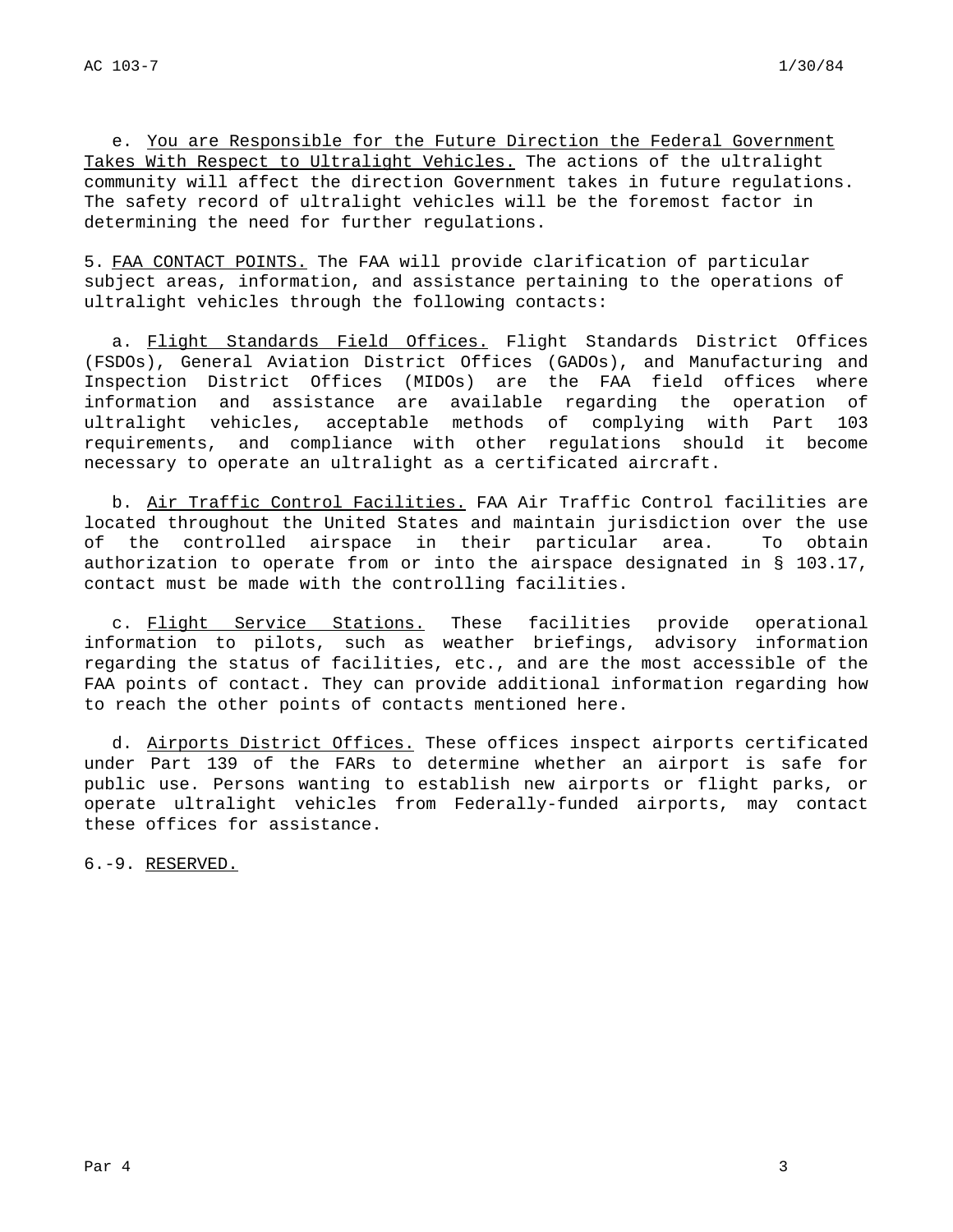## SECTION 1. WHAT IS AN ULTRALIGHT VEHICLE?

10. SCOPE AND CONTENTS. This section discusses the elements contained in § 103.1 which make up the definition of an "ultralight vehicle" and the proper way to assure that Part 103 applies.

### 11. APPLICABILITY OF PART 103.

a. Probably the single most critical determination which must be made is whether or not your vehicle and the operations you have planned are permitted under Part 103. The fact that you are operating a vehicle which is called or advertised as a "powered ultralight," "hang glider," or "hang balloon" is not an assurance that it can be operated as an ultralight vehicle under Part 103. There are a number of elements contained in § 103.1 which make up the definition of the "ultralight vehicle." If you fail to meet any one of the elements, you may not operate under Part 103. Any operations conducted without meeting all of the elements are subject to all aircraft certification, pilot certification, equipment requirements, and aircraft operating rules applicable to the particular operation.

b. The FAA realizes that it is possible to design an ultralight which, on paper, meets the requirements of § 103.1, but in reality does not. However, the designers, manufacturers of the kits, and builders are not responsible to the FAA for meeting those requirements. Operators of ultralights should bear in mind that they are responsible for meeting § 103.1 during each flight. The FAA will hold the operator of a given flight responsible if it is later determined that the ultralight did not meet the applicability for operations under Part 103. Be wary of any designs which are advertised as meeting the requirements for use as an ultralight vehicle, yet provide for performance or other design innovations which are not in concert with any element of § 103. 1. The FAA may inspect any ultralight which appears, by design or performance, to not comply with § 103.1.

c. If the FAA Determines Your Ultralight Was Not Eligible for Operation as an Ultralight Vehicle. If your ultralight does not meet § 103. 1, it must be operated in accordance with applicable aircraft regulations. You will be subject to enforcement action (\$1000 civil penalty for each violation) for each operation of that aircraft.

## 12. ELEMENTS MAKING UP THE DEFINITION OF AN ULTRALIGHT VEHICLE.

a. Single Occupancy. An ultralight cannot be operated under Part 103 if there is more than one occupant or if it has provisions for more than one occupant.

b. Sport or Recreational Purposes Only. An ultralight cannot be operated under Part 103 if it is operated for purposes other than sport or recreation or if it is equipped for other uses.

c. No Airworthiness Certificate. An ultralight cannot be operated under Part 103 if it has been issued a current U.S. or foreign airworthiness certificate.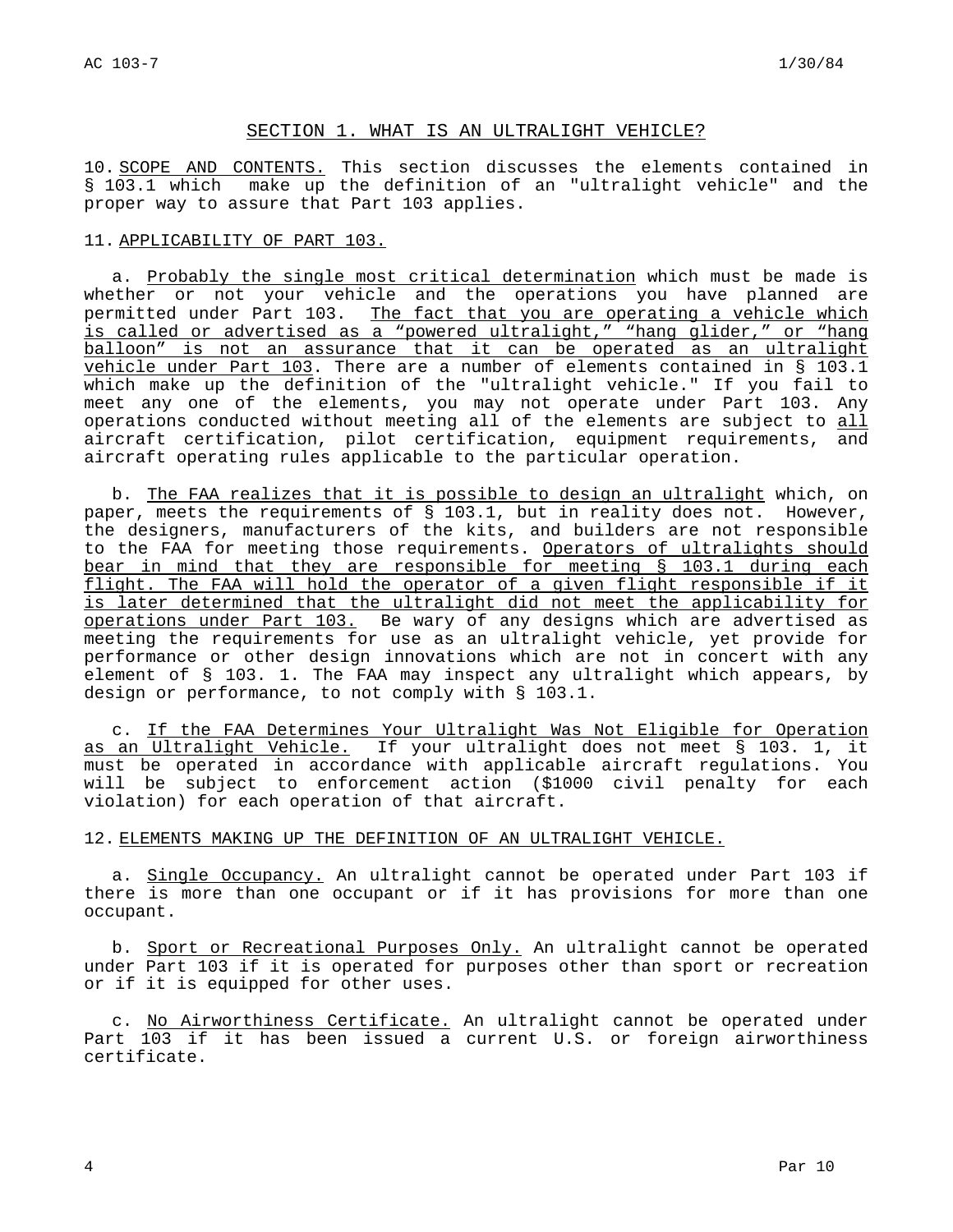d. Unpowered vehicles. An unpowered ultralight cannot be operated under Part 103 if it weighs 155 pounds or more. Balloons and gliders are unpowered vehicles.

e. Powered Vehicles. A powered ultralight cannot be operated under Part 103 when it has an empty weight of 254 pounds or more; has a fuel capacity exceeding 5 U.S. gallons; is capable of more than 55 knots airspeed at full power in level flight; and has a power-off stall speed which exceeds 24 knots.

## 13. SINGLE OCCUPANT.

a. The Rationale for Allowing Single-Occupant Operations Only. One aspect of the rationale for allowing ultralight vehicles to operate under special rules which do not require pilot and aircraft certification is the single-occupant limitation. The assumption is made that a person who elects to operate an uncertificated vehicle alone is aware of the risks involved. This assumption does not necessarily hold true for a passenger. Because the pilot qualifications for ultralight vehicle operations are not Federally controlled or monitored, the single-occupant requirement is a necessary component to the continuation of the policies and regulations which allow the operation of ultralight vehicles free from many of the restrictions imposed on the operation of certificated aircraft.

b. Guidelines Regarding Seating Arrangements Which Should be Considered when Purchasing or Operating an Ultralight Vehicle.

(1) Any provisions for more than one occupant automatically disqualify an ultralight for operations under Part 103.

(2) Some powered ultralights were originally manufactured with bench or "love" seats with only one seatbelt, but have been advertised as two-place in the ultralight periodicals. They are not eligible for operations under Part 103. While no maximum width standards for the size of a "single" seat have been established at this time, most manufacturers are providing seats which have a width of 18 to 22 inches. Any seat notably wider than 22 inches raises a question as to whether the ultralight is intended for single occupancy.

(3) An ultralight with provisions for more than one occupant can only be operated as a certificated aircraft, even when occupied by only one person. In addition to the previously stated aircraft certification and registration requirements, the pilot must hold a medical certificate and at least a student pilot certificate with the proper endorsements for solo operations. At least one occupant during two-occupant operations must hold at least a private pilot certificate.

c. Two-place Ultralight Operations under Part 103. The AOPA Air Safety Foundation, Experimental Aircraft Association, and the United States Hang Gliding Association have been granted exemptions from the applicable aircraft regulations to authorize use of two-place ultralights under Part 103 for limited training purposes and for certain hang glider operations. Except as authorized by exemption, no person may operate an ultralight under Part 103 with more than one occupant.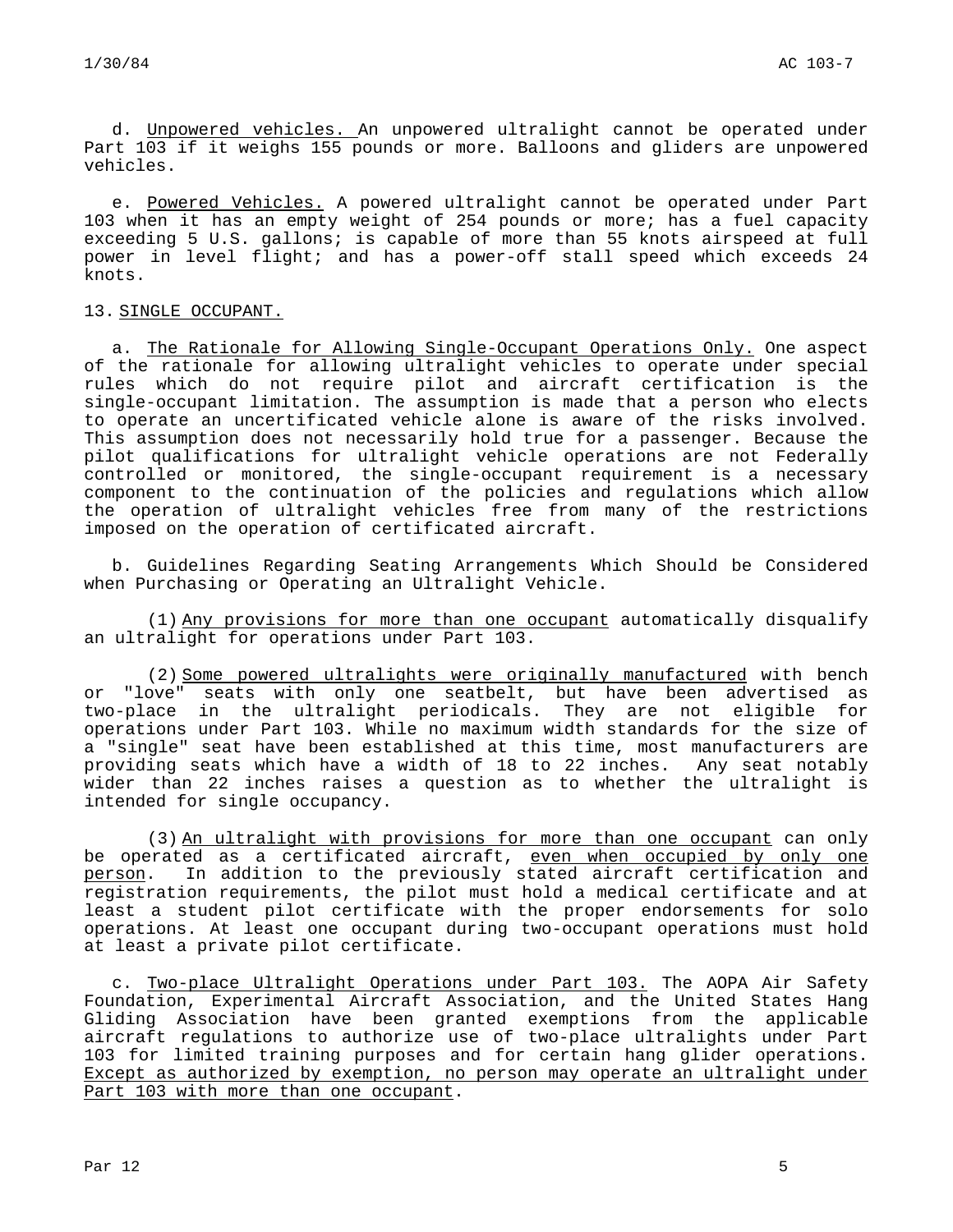## 14. RECREATION AND SPORT PURPOSES ONLY (§ 103.1(b)).

a. The Rationale for Only Allowing Recreation and Sport Operations Under Part 103. In combination with the single-occupant requirement, the limitation to recreation and sport operations only is the basis for allowing ultralight vehicle operations under minimum regulations. The reason for allowing the operation of these vehicles without requiring aircraft and pilot certification is that this activity is a "sport" generally conducted away from concentrations of population and aircraft operations.

b. Determining Whether a Particular Operation is for Recreation and Sport Purposes. There are several considerations that are necessary in determining whether a given operation is conducted for recreation or sport purposes:

(1) Is the flight undertaken to accomplish some task, such as patrolling a fence line or advertising a product? If so, Part 103 is not applicable.

(2) Is the ultralight equipped with attachments or modifications for the accomplishment of some task, such as banner towing or agricultural spraying? If so, Part 103 does not apply.

(3) Is the pilot advertising his/her services to perform any task using an ultralight? If so, Part 103 does not apply.

(4) Is the pilot receiving any form of compensation for the performance of a task using an ultralight vehicle? If so, Part 103 does not apply.

c. Examples of Operations Which are Clearly Not for Sport or Recreational Purposes.

(1) Aerial Advertising. Part 103 does not apply to operations that include the towing of banners and the use of loudspeakers, programmed light chains, smoke writing, dropping leaflets, and advertising on wings; nor does it apply to the use of interchangeable parts with different business advertisements or flying specific patterns to achieve maximum public visibility.

(2) Aerial Application. Part 103 does not apply to operations that include using an ultralight to perform aerial application of any substance intended for plant nourishment, soil treatment, propagation of plant life or pest control. An ultralight with an experimental certificate as an amateur aircraft could be used to perform this function under specific, limited circumstances. Paragraph 35b provides more detail on this subject.

(3) Aerial Surveying and Patrolling. Patrolling powerlines, waterways, highways, suburbs, etc., does not come under Part 103. The conduct of these activities in an ultralight must be in compliance with applicable aircraft regulations as outlined in paragraph 34. Local, state, or Federal government entities may operate an ultralight as a "public aircraft." This is discussed in greater detail in paragraph 35a.

(4) Carrying parcels for hire.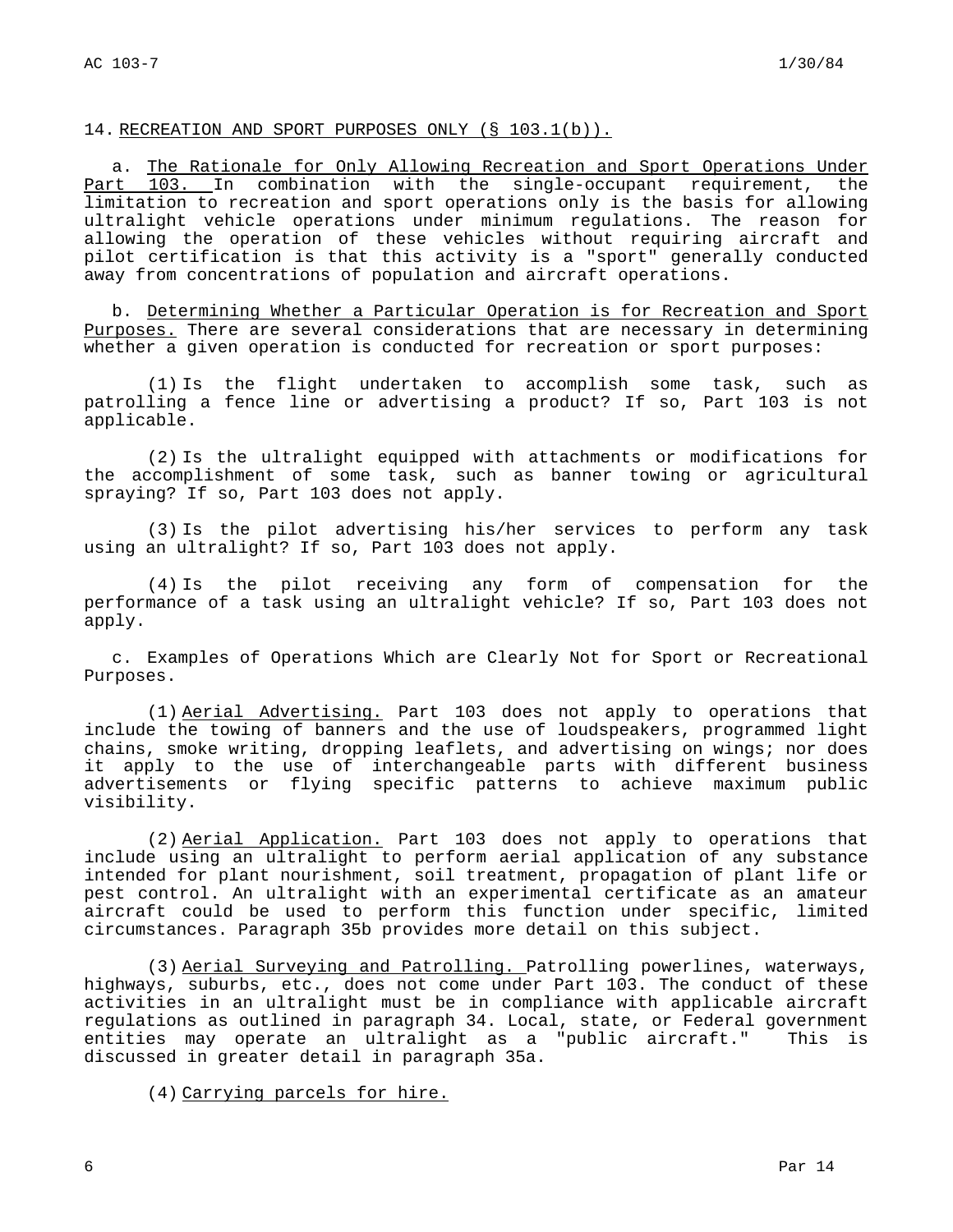d. Examples of Situations Involving Money or Some Other Form of Compensation Allowable Under the Recreation and Sport Limitation.

(1) Rental of Ultralight Vehicles. Renting an ultralite vehicle to another person.

(2) Receiving a Purse or Prize. Persons participating in sport or competitive events involving the use of ultralights are not prohibited from receiving money or some other form of compensation in recognition of their performance.

(3) Authoring Books About Ultralights. Persons are not prohibited from flying ultralights and then authoring books about their experiences for which they ultimately receive compensation.

(4) Receiving Discount on Purchase of an Ultralight. There is no prohibition which would prevent you from taking advantage of any discount on the price of an ultralight a company might offer where its logo or name appears on a portion of the vehicle. You cannot, however, enter into any agreement which might specify the location, number, or pattern of flights contingent on the receipt of that discount. Any operation under such an agreement could not be conducted under Part 103.

(5) Participation in Airshows and Events. You may participate in airshows and other special events where persons are charged for viewing those events, so long as you receive no compensation for your participation. This does not hold true where you stand to benefit directly from the proceeds as the organizer or producer of the event.

## 15. AIRWORTHINESS CERTIFICATE (§ 103.1(c)).

a. If your ultralight has been issued an airworthiness certificate, you cannot operate it as an ultralight vehicle under Part 103. An ultralight cannot be operated interchangeably as a certificated aircraft and an ultralight vehicle.

b. If you want to operate your ultralight under Part 103, you must turn in, to the issuing authority, any airworthiness certificate currently issued for the craft.

c. You may operate an ultralight as a certificated aircraft if you obtain the proper certification. If you do not already hold an airworthiness certificate, you should consult paragraph 31 for further guidance.

d. An ultralight is eligible for operation under Part 103, even where the same make and model is also being issued airworthiness certificates, so long as all elements of the definition of an ultralight vehicle contained in § 103.1 are satisfied. As an example, assume that there is a model which would meet the definition of an ultralight vehicle being manufactured in Canada and is issued a Canadian airworthiness certificate. If you purchased one, you would have to turn in the airworthiness certificate to the Canadian authorities before operating it in the United States under Part 103.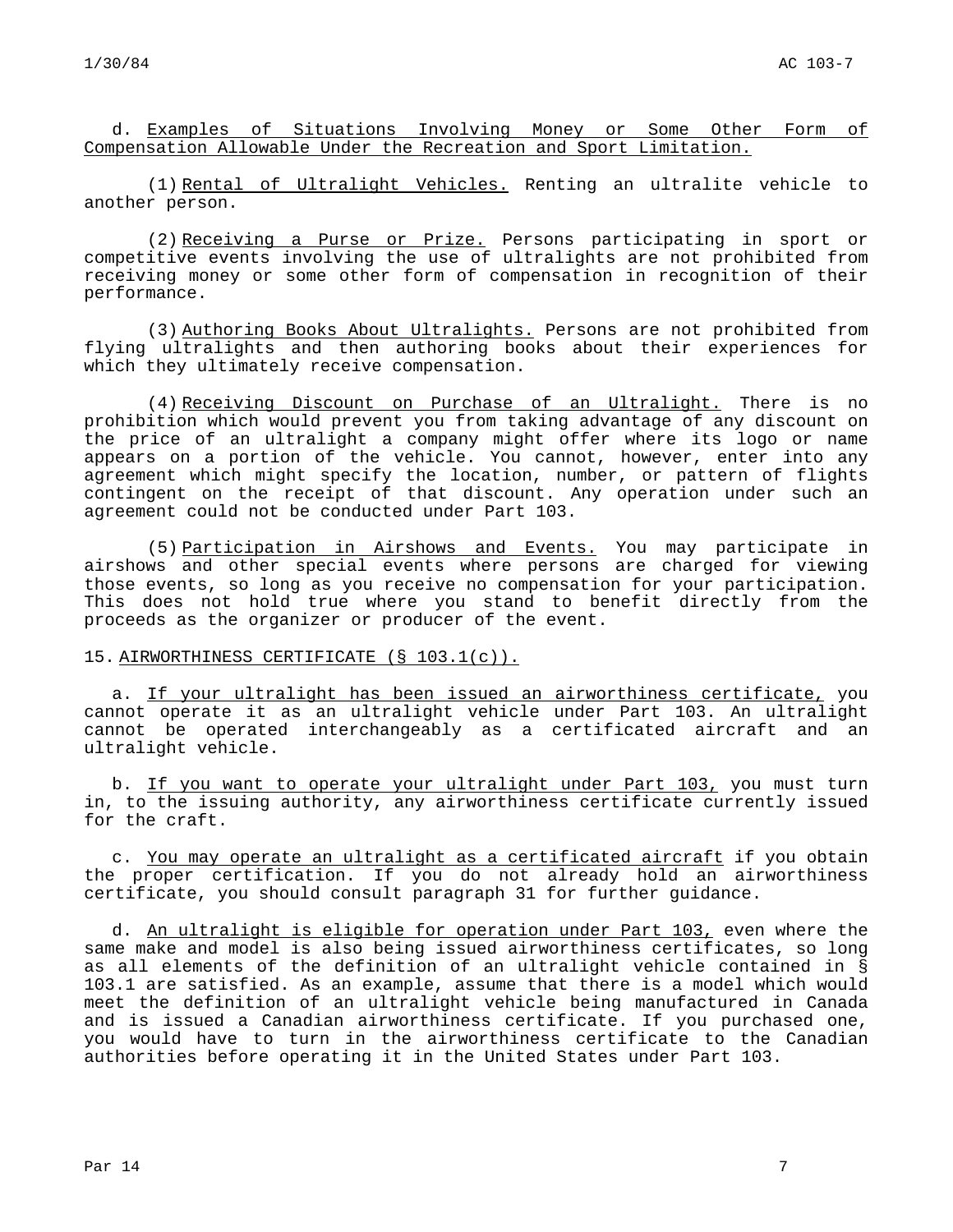### 16. UNPOWERED ULTRALIGHT VEHICLES.

a. Unpowered Ultralight Vehicles Eligible for Operation Under Part 103. All forms of gliders and free balloons weighing less than 155 pounds and meeting all other requirements of § 103.1 are eligible for operation under Part 103.

b. Unpowered ultralights eligible for operations under Part 103 are not required to be operated under that Part. In some cases, you can obtain certification of your glider or free balloon as an experimental aircraft.

## c. Computing the Empty Weight of an Unpowered Ultralight Vehicle.

(1) Gliders. The fuselage, wings, structure, control surfaces, harnesses, and landing gear, etc., are included in this determination. Parachutes and all personal operating equipment and harnesses associated with their use are not included.

(2) Free Balloons. The envelope, lines, harnesses, gondola, burner, and fuel tank are included in this determination. Parachutes and all personal operating equipment and harnesses associated with their use are not included. The weight of the fuel, in the case of a hot-air balloon, or any logical amount of removable ballast, when intended for control of the buoyancy of a gas balloon, is not included in the weight specified in § 103.1(d).

d. Free Balloons are Considered "Unpowered." A balloon, for Part 103 eligibility, is considered an unpowered ultralight, regardless of whether it drops ballast to ascend or uses heated air. The burner on a hot-air balloon is used to raise the temperature of the air in the envelope allowing the balloon to rise. This can be compared to the glider's use of lifting air as a means of ascending. In both cases, no method of horizontal propulsion is employed and a loss of the lifting force will cause the vehicle to descend to the surface.

## 17. POWERED ULTRALIGHT VEHICLES.

a. "Powered" Ultralights Eligible For Operation Under Part 103. All ultralights with a means of horizontal propulsion which also meet the provisions of § 103.1 are eligible; this includes ultralight airships, helicopters, gyrocopters, and airplanes.

b. A powered ultralight eligible for operation under Part 103 is not required to be operated under that Part. You may elect to certificate and operate it as an experimental aircraft. The applicable procedures and regulations are explained in Advisory Circular 20-27C, Certification and Operation of Amateur-Built Aircraft.

## 18. POWERED VEHICLE WEIGHT.

a. Items Excluded From the Computation of the Empty Weight of a Powered Ultralight Vehicle.

(1) Safety Devices Which are Intended for Deployment in a Potentially Catastrophic Situation. Parachutes and some associated additional equipment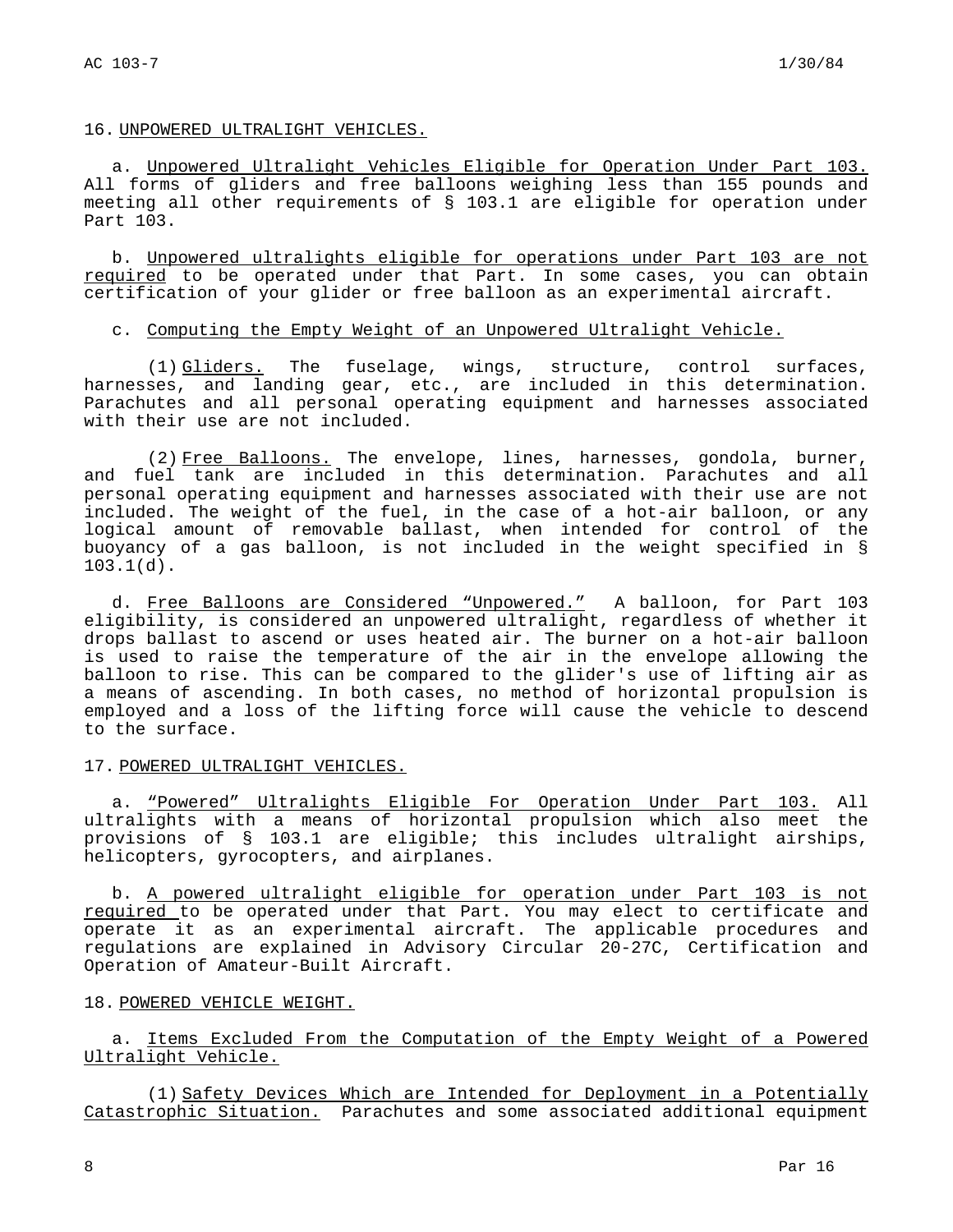necessary for their operation meet this criteria. Other devices, such as seatbelts, roll cages, instruments, or wheel brakes, are considered part of the airframe and are included in the empty weight.

(i)Up to 24 pounds of weight associated with the parachute system may be excluded by the FAA without requiring a separate weighing of the system components.

(ii) No weight allowance will be given for any component of the parachute system if, when it was operated, the parachute was not carried and attached to the ultralight at the reinforced points/fittings provided.

(2) Floats Used For Landings On Water. Only the weight of the floats and any integral, external attachment points are excluded. All other items associated with attachment of the floats to the airframe are included in the vehicle's empty weight. Up to 30 pounds per float may be excluded by the FAA without requiring substantiation of the float's actual weight. This exclusion was allowed under the rationale that float-equipped ultralights would not usually be operated in the vicinity of airports and large concentrations of people and, thus, would be even less of a safety hazard than those which had conventional landing gear. While amphibious capability would appear to negate somewhat that rationale, some allowance for the "float" capability is made.

(i)Amphibious Floats. Up to 30 pounds per float may be excluded by the FAA. The weight of all attached items associated with the installation and operation of the landing gear is included in the calculation of the dry, empty weight specified in  $\S$  103.1(e)(1). Satisfactory evidence of the weight of those components must be available.

(ii) Amphibious Fuselage. Where the fuselage is intended to function as a float during water landings, up to 30 pounds (the average weight of a single float) is allowed by the FAA to be excluded from the empty weight where the ultralight is capable of repeated water takeoffs and landings. (Operators may be required to demonstrate the water operational capability of their vehicle in order to receive an allowance for the added weight.) Up to 10 pounds per outrigger float and pylon is also allowed by the FAA.

(iii) "Float" provisions not discussed here should be reviewed with FAA personnel at a Flight Standards field office.

b. Acceptable Methods for Determining the Weight of an Ultralight. The completely assembled ultralight should be taken to a draftless location and placed on:

(1) A Single Scale. A determination may be made on a calibrated scale which has sufficient weighing surface to accommodate the ultralight resting fully on that surface without any stabilizing assistance, or

(2) Two or More Scales. A determination may be made on two or more calibrated scales if they are located at all points where the ultralight contacts the surface when parked and it is resting fully on those scales without any stabilizing assistance. In this case, the sum of the scales will be used.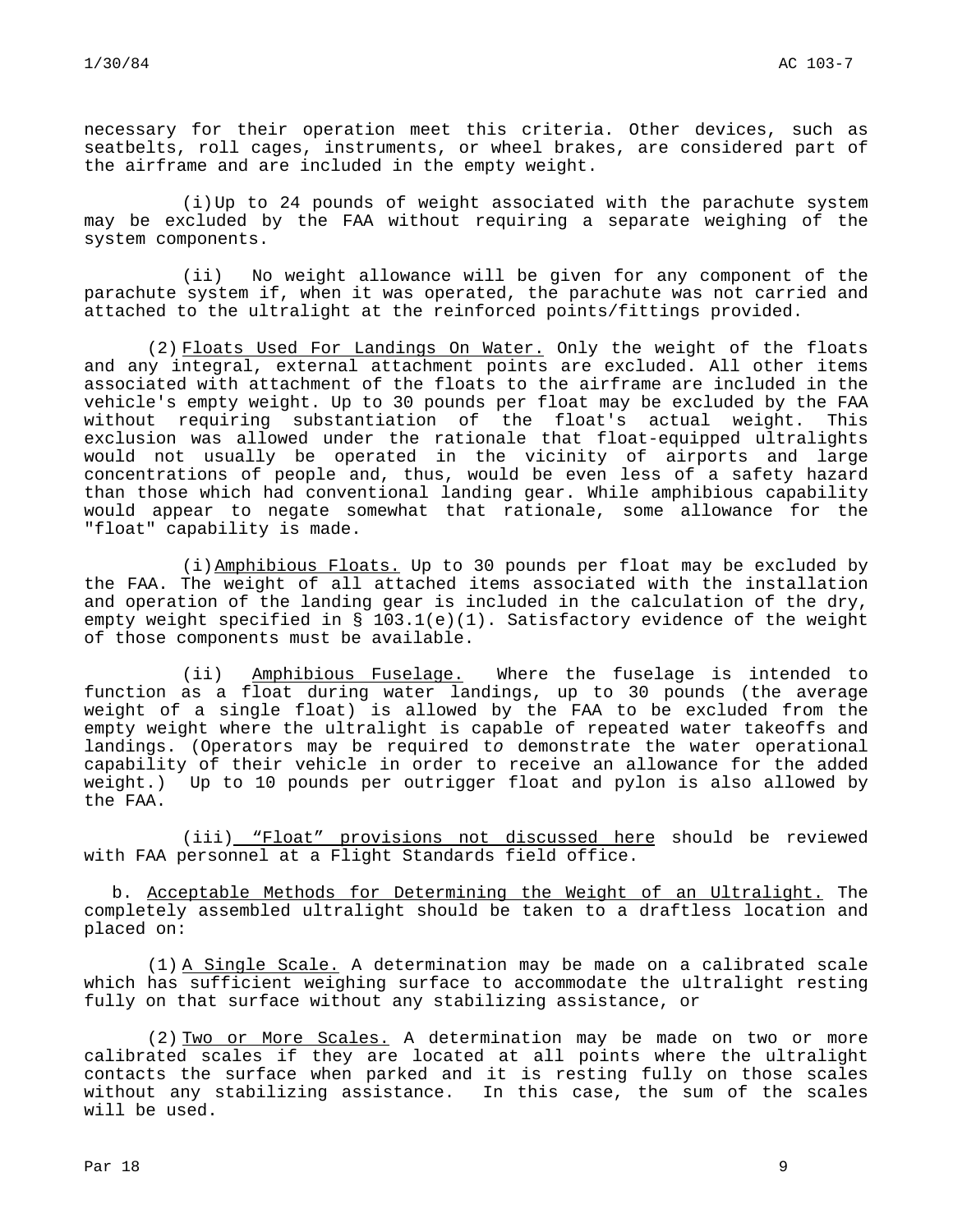19. MAXIMUM FUEL CAPACITY OF A POWERED ULTRALIGHT VEHICLE. The maximum fuel capacity for a powered ultralight vehicle is 5 U.S. gallons. Any powered ultralight with fuel tank(s) exceeding this capacity is ineligible for operation as an ultralight vehicle.

a. <u>Determination of Fuel Capacity.</u> The total volume, including all available space for usable and unusable fuel in the fuel tank or tanks on the vehicle is the total fuel capacity. The fuel in the lines, pump, strainer, and carburetor is not considered in a calculation of total volume.

b. Use of an Artificial Means to Control Capacity.

(1) Tanks which have a permanent standpipe or venting arrangement to control capacity are permitted, but may be subject to demonstration of the capacity if there is any reason to doubt that the arrangement is effective.

(2) A temporary, detachable, or voluntarily-observed method for restricting fuel capacity, such as a "fill-to" line, is not acceptable.

20. MAXIMUM LEVEL FLIGHT SPEED OF A POWERED ULTRALIGHT VEHICLE. The maximum speed of an ultralight vehicle at full power in level flight cannot exceed 55 knots.

a. The 55 knots specified in § 103.1(e)(3) is a performance limitation, not a speed limit. It is not a speed limit that a pilot has to observe. The vehicle, as configured (exposed drag areas, engine power output, and propeller efficiency), cannot be capable of driving through the air in level flight at full power faster than 55 knots. It is also not a structural never-exceed speed Vne. The vehicle may well be structurally capable of higher airspeeds.

b. The use of voluntarily observed" or arbitrarily specified maximum airspeeds, such as a red line on the airspeed indicator, is not acceptable where the ultralight is capable of more than 55 knots in level flight.

c. Acceptable Methods of Determining the Maximum Level Flight Airspeed of an Ultralight.

(1) A calculation, using the information in Appendix 1, is an acceptable method for making this determination.

NOTE: The engine manufacturer's maximum horsepower rating will be used for all computations associated with maximum level flight speeds (unless the operator can provide documentation from the engine manufacturer that a method of derating an engine will result in a predictable reduction in horsepower).

(2) A series of three or more full-power level runs in both directions along a 1,000-foot course under specified conditions could be used by a recognized technical standards committee to make this determination. The average speed derived should be adjusted for atmospheric conditions other than sea level on a standard day.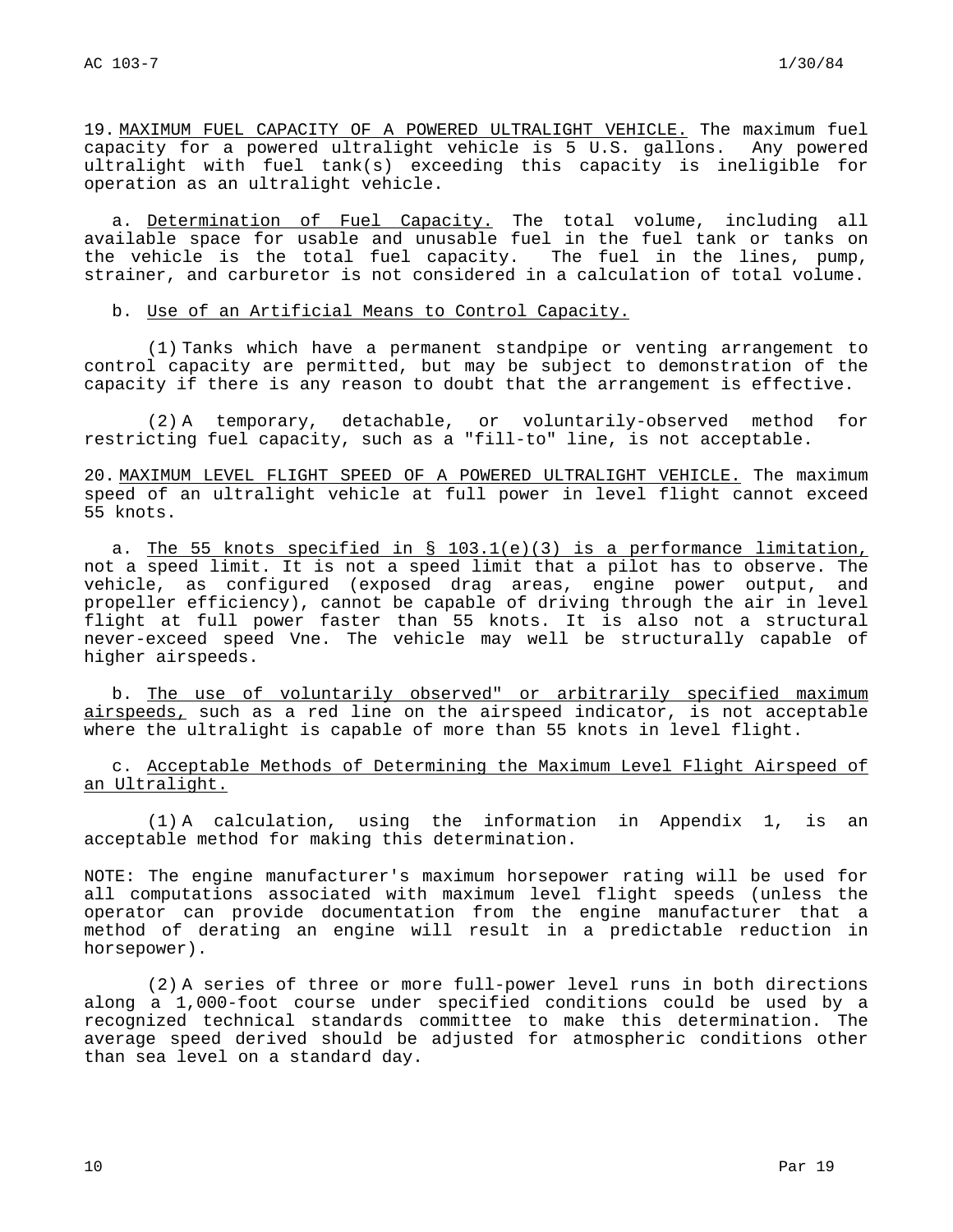NOTE: While these guidelines contain provisions allowing flight testing to establish eligibility for operations under Part 103, the FAA has provided charts in Appendixes 1 and 2 which encompass most normal aircraft design factors without requiring flight testing. Any flight testing to establish eligibility for operations under Part 103 is done at the risk of the participants.

(3) A calibrated radar gun may also be used. Again, a series of full-power level runs as described in subparagraph c (2) could be used by a recognized technical standards committee to make this determination.

## d. Use of an Artificial Means to Limit the Maximum Level Flight Airspeed.

(1) An artificial means of restricting the total power output of an engine in order to lower the maximum level flight speed at full power would be acceptable if the method used to restrict the power available is one which cannot be modified, bypassed, or overridden in flight and the pilot or operator can provide the FAA, on request, satisfactory evidence that the vehicle meets the requirement of §103.1(e)(3).

NOTE: Vehicles which require artificial restrictions to power or propeller arrangements may incur a substantial penalty in terms of takeoff, climb, and absolute performance. This factor should be considered when assessing the safety of ultralight vehicle operations, especially at high altitude locations.

(2) As a general guideline, a method is unacceptable if it can be modified, bypassed, or overridden in any way while sitting in the pilot seat so as to further increase the power. There may be some ultralights which could be operated as ultralight vehicles if such restrictions are employed to meet the requirements of  $\S$  103.1(e)(3). If you change or modify the restricting elements, your vehicle may be ineligible for use under Part 103.

(3) The use of voluntarily-observed restrictions, such as a lower power setting, instead of using all available power, is unacceptable.

e. Use of a Less Efficient Propeller/Shaft Arrangement. The use of a less efficient propeller/shaft arrangement to lower the maximum level flight speed at full power is acceptable, if the operator or pilot can provide the FAA, on request, satisfactory evidence that the vehicle meets the requirements of  $\S$  103.1(e)(3). If you change or modify that arrangement to increase the efficiency, your vehicle may be ineligible for use under Part 103.

f. Use of an Aerodynamic Restriction. The use of an aerodynamic restriction, such as a limiting device to pitch control travel on a canard arrangement, automatically deployed speed brakes, or a strut installed for drag purposes only, is acceptable, provided a recognized technical standards committee has evaluated the resulting maximum full-power level flight speeds at a pilot weight of 170 pounds and determined that the vehicle is not capable of maintaining level flight above 55 knots. (Again, modification of that arrangement may render the vehicle ineligible for use under Part 103.)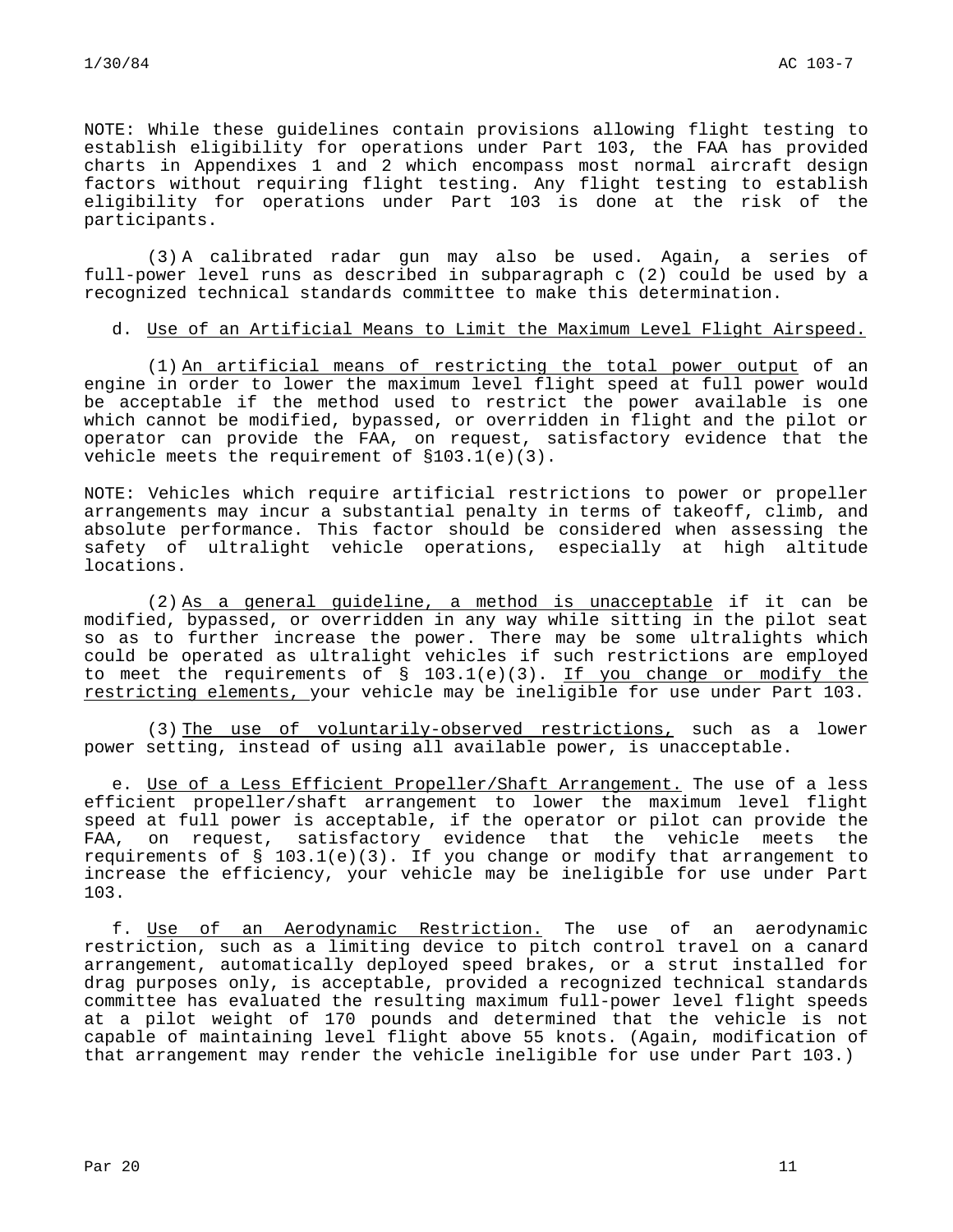NOTE: Vehicles using aerodynamic restrictions to limit maximum speed may have undesirable flight characteristics when operated near the controllability limits.

21. MAXIMUM POWER-OFF STALL SPEED OF A POWERED ULTRIALIGHT VEHICLE. The maximum power-off stall speed of an ultralight vehicle cannot exceed 24 knots (28 mph).

a. Acceptable Methods of Determining the Power-Off Stall Speed of an Ultralight Vehicle.

(1) A calculation, using the information provided in Appendix 2, is an acceptable method of providing satisfactory evidence that your vehicle meets this requirement.

NOTE: For the purpose of all stall speed calculations, the pilot's weight will be considered to be 170 pounds and the fuel tank(s) filled (6  $lbs./gal.$ ).

(2) This speed can also be determined by a recognized technical standards committee which can take the average speed from a series of power-off stalls using existing flight test procedures.

b. Use of High-Lift Devices to Lower Stall Speed to 24 Knots. Slots, slats, flaps, and any other devices which would lower the stall speed are acceptable. A determination of the resulting average stall speed by a technical standards committee is acceptable evidence of compliance.

22. DOCUMENTATION OF A TECHNICAL STANDARDS COMMITTEE'S FINDINGS. If an ultralight is found by a recognized technical standards committee to meet the requirements of § 103.1 with respect to the items specified in paragraphs 18 through 21, the committee should issue a document confirming its findings. (See Appendix 4 for an example of this documentation.)

23. CONTENTS OF THE DOCUMENT. To be acceptable, the document will contain, as a minimum, the:

a. Name and address of the person requesting the determination.

b. Type/model and general description of the ultralight, including any installed equipment.

c. Empty weight of the ultralight, showing the allowances given for parachutes, floats, and fuel, and how it was determined.

d. Fuel capacity and how it was determined.

e. Maximum speed at full power in level flight and how it was determined, including a description of any method incorporated to limit the power or thrust output or the ability of the vehicle to fly in level flight at more than 55 knots. (This description should allow an inspector reviewing the document to determine that the limiting devices are still operational.)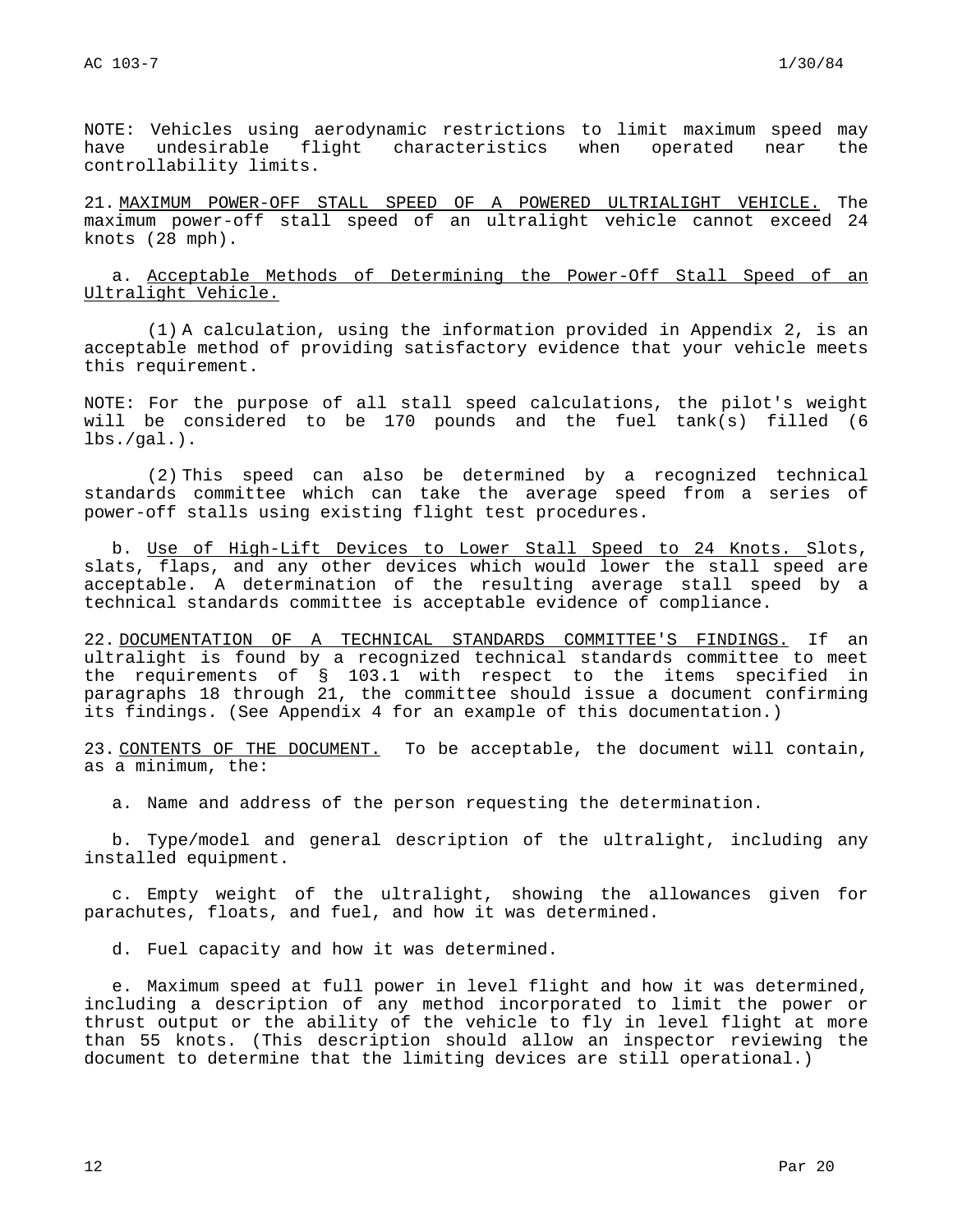f. Maximum power-off stall speed and how it was determined, including a description of any lift devices used.

g. Typed or printed names of the committee members, their signatures, and the name of the organization which recognizes their committee.

24. CONTACTS WITH FAA INSPECTORS. Most ultralight operators will probably only encounter FAA field inspectors during accident, incident, or public complaint investigation. On initial contact, the inspector will usually ask for your pilot certificate and the aircraft airworthiness certificate. You should inform the inspector that you are operating your ultralight under Part 103 and provide evidence that it meets the applicability of § 103.1.

a. Failure to Provide Satisfactory Evidence. If you cannot provide this evidence, or if the evidence provided is not satisfactory, your ultralight will be considered an aircraft subject to all applicable aircraft regulations and you will be subject to all requirements applicable to the operator. It is your responsibility to prove that your ultralight and any operations you may have conducted meet the applicability or operation under Part 103. Until you do, the FAA will proceed with any enforcement investigation resulting from your inability to provide that proof.

### b. Satisfactory Evidence.

(1) The use of the graphs provided in Appendixes 1 and 2 will be acceptable for determination of the maximum level flight speed and power-off stall speed if your ultralight has no special limitations to maximum speed or power and no special high-lift devices.

(2) An FAA-certificated aircraft mechanic or repair station may also weigh your ultralight and provide a weight document similar to that provided for aircraft, listing the components and attachments of the ultralight when weighed. An FAA-certificated mechanic may also make the determinations in paragraphs 18 through 21 and issue the documentation outlined in paragraph 23, provided that the maximum speeds were determined through the use of the graphs provided in Appendixes 1 and 2.

(3) A recognized technical standards committee's findings documented as provided in paragraph 23 will usually be considered acceptable. A committee may issue their findings in relation to a given model of ultralight which are then included by the manufacturer in the sale of the ultralight. The subsequent operators of that model of ultralight may use those findings without having another inspection made, provided that there are no changes or modifications to the configuration, components, engine, or propeller arrangements of the basic model originally reviewed by the committee and any artificial means of restricting maximum airspeed is installed and operational.

c. FAA Ultralight Inspection Authority. The FAA has the legal authority to inspect any ultralight, whether it is operated as an aircraft under Part 91 or as an ultralight vehicle under Part 103. In the case of an ultralight operated under Part 103, this authority will usually be exercised only when an inspector has reason to doubt the validity of the evidence provided by the operator or that the ultralight still conforms to the findings contained in tbat evidence.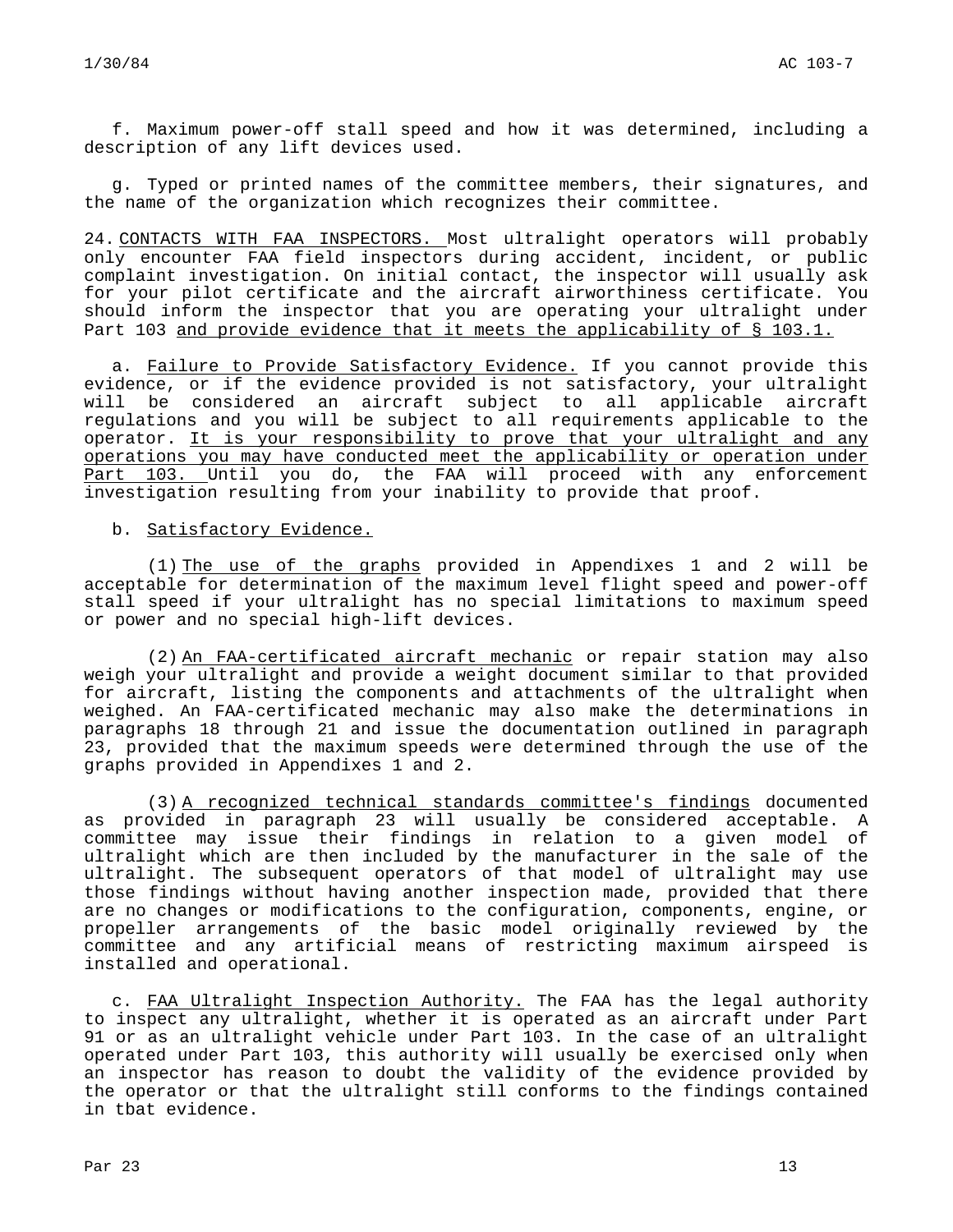(1) Refusual to Allow the Inspection. Refusal to allow the inspector to inspect the ultralight would be a violation of the Federal Aviation Act of 1958, as amended, and the applicable FAR, and would result in enforcement action.

(2) Usual Content of the Inspection. The inspector may ask you to show compliance with § 103.1 by measuring the capacity of the fuel tank, weighing the vehicle, measuring the wing, stabilizing and control surface areas, and showing that any artificial means required to restrict the maximum airspeed are installed, operational, and cannot be bypassed. Further checks may be made in situations where the inspector has reason to doubt the effectiveness of any restriction to maximum airspeed.

25.-29. RESERVED.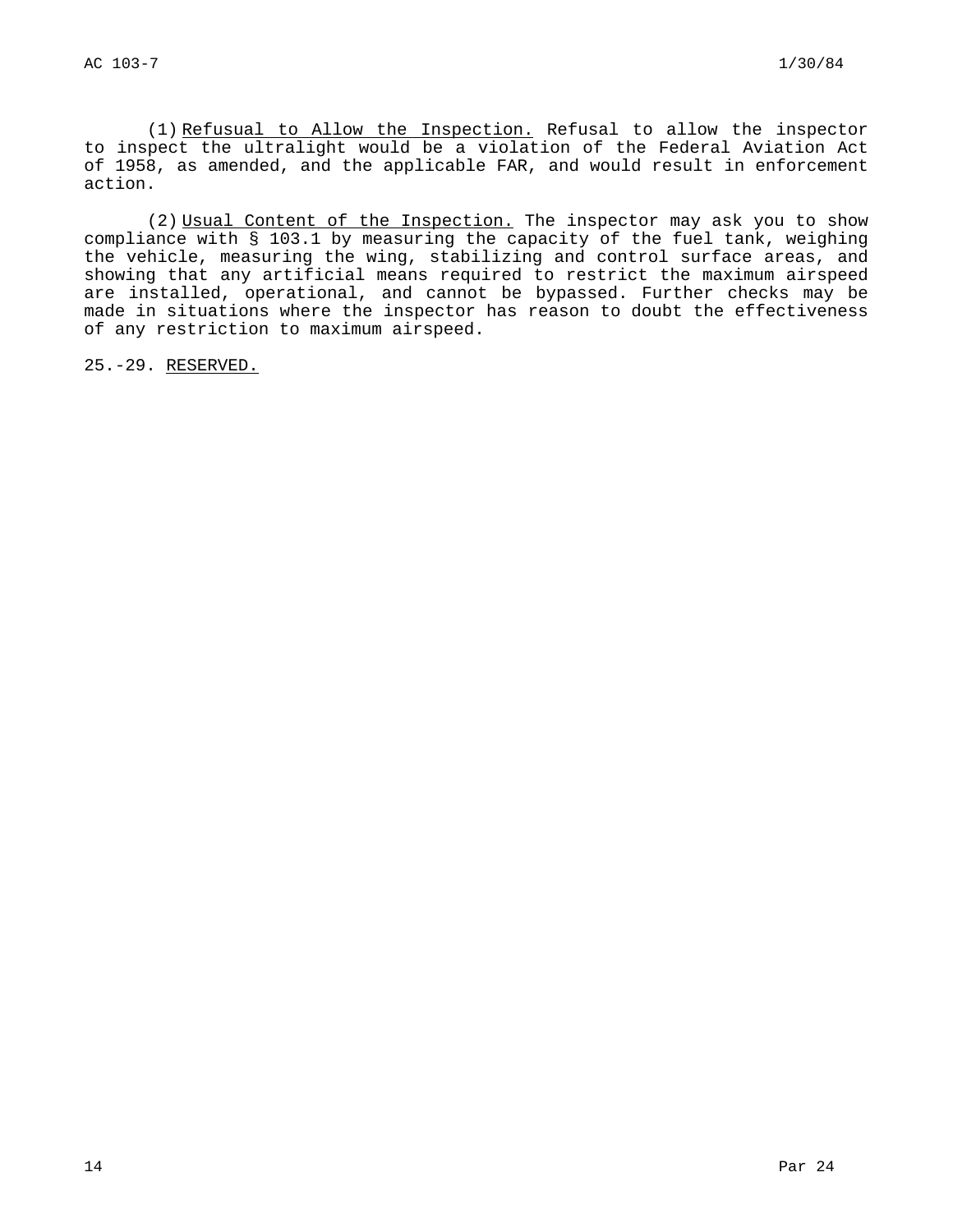## SECTION 2. HOW TO CERTIFICATE AND OPERATE AN ULTRALIGHT AS AN AIRCRAFT

30. SCOPE AND CONTENTS. This section outlines the regulations which are applicable to the operation of ultralights as certificated aircraft and provides general information regarding how to comply with the regulations.

31. AIRCRAFT CERTIFICATION. A person who chooses to operate an ultralight as a certificated aircraft has two options for airworthiness certification of the vehicle, depending primarily on the configuration of the vehicle or kit when purchased, as follows:

a. Completely Assembled at the Factory, or Assembled by the Purchaser From a "Bolt-Together" Kit With Little or No Fabrication Operations. An ultralight in this category would be eligible for airworthiness certification only for the purpose of exhibition in the experimental classification. Application for an experimental certificate for exhibition may be made to the nearest Flight Standards field office.

b. Major Portion (Over 50%) Fabricated by the Builder/Purchaser, Either from Raw Materials to the Builder's Own Design or From a Partially Prefabricated Kit. A vehicle shown to meet the provisions of this category would be eligible for airworthiness certification as an amateur-built aircraft, in addition to eligibility for experimental exhibition. Detailed information pertaining to amateur-built aircraft requirements are in FAA Advisory Circular 20-27C, Certification and Operation of Amateur-Built Aircraft. Applications for such certification may be made to the nearest Flight Standards field office.

32. REGISTRATION. An ultralight that is to be certificated and operated as an aircraft is subject to the registration and marking requirements applicable to aircraft. The applicant should contact the nearest night Standards field office to obtain the required forms and information concerning the procedures to be followed. Advisory Circular 20-27C also contains information concerning registration and marking requirements as they apply to amateur-built aircraft.

33. PART 61 (CERTIFICATION: PILOTS AND FLIGHT INSTRUCTORS). Part 61 of the Federal Aviation Regulations contains the regulations which define the certificates and ratings which pilots must hold to function as a pilot of a certificated aircraft in the United States. It also outlines the minimum experience levels and standards to qualify for those certificates and ratings. The minimum levels of pilot currency for certain operations are also contained in Part 61.

34. PART 91 (GENERAL OPERATING AND FLIGHT RULES). Part 91 contains the general operating rules (Subpart A), flight rules (Subpart B), and maintenance rules (Subpart C) which are applicable to all certificated aircraft operations. Pilots of certificated ultralight aircraft must comply with Part 91. No certificated aircraft can be operated under Part 103. The flight rules of Subpart B are the minimum standards for flight operations except where the operating limitations of the particular aircraft establish more stringent standards. The majority of the rules contained in Subpart A and Subpart C will not apply to operations of certificated ultralight aircraft; however, a thorough review of these regulations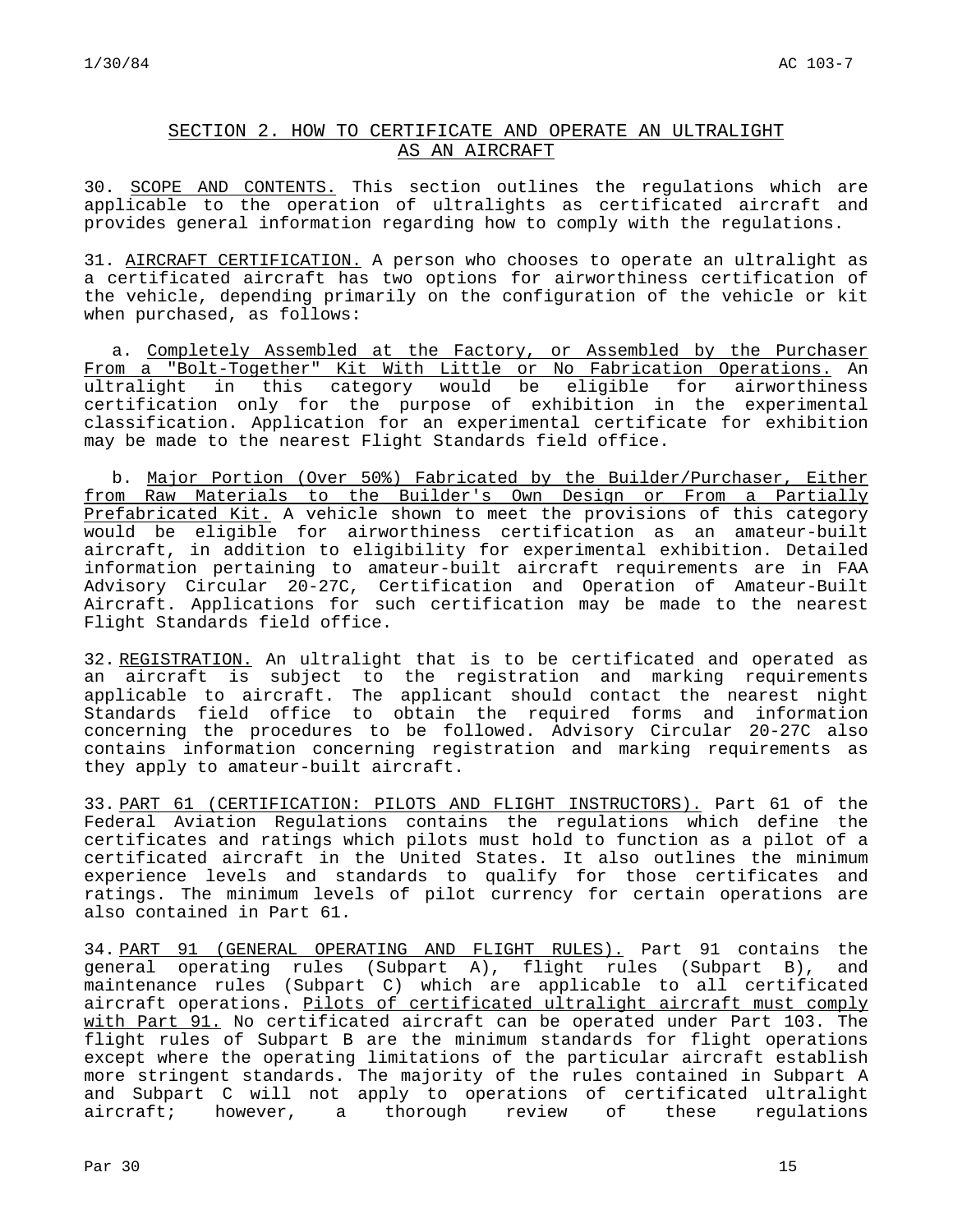should be conducted to determine those applicable to a particular type of ultralight aircraft.

35. SPECIAL FLIGHT OPERATIONS. There are some special operations of ultralight aircraft that are allowed under present regulations.

a. "Public" Aircraft. An ultralight may be used exclusively in the service of a Federal, state, or local government without an airworthiness certificate. (The pilots do not have to hold pilot certificates.)

(1) The ultralight must be properly registered with the FAA and display appropriate registration markings, and

(2) All operations must be conducted in accordance with the applicable operating and flight rules of Part 91.

b. Aerial Agricultural Application. A farmer owning an amateur-built experimentally certificated aircraft may use that aircraft for aerial agricultural applications over his/her own property, provided that,

(1) The ultralight is certificated as an amateur-built aircraft and does not have any operating limitations prohibiting agricultural operations;

(2) The pilot holds at least a private pilot certificate and successfully completes a knowledge and skill test as specified in § 137.19(e); and

(3) The farmer holds at least a Private Agricultural Operator Certificate under Part 137 and all operations are conducted in accordance with that regulation.

36.-50. RESERVED.

Original signed by: Kenneth S. Hunt Director of Flight Operations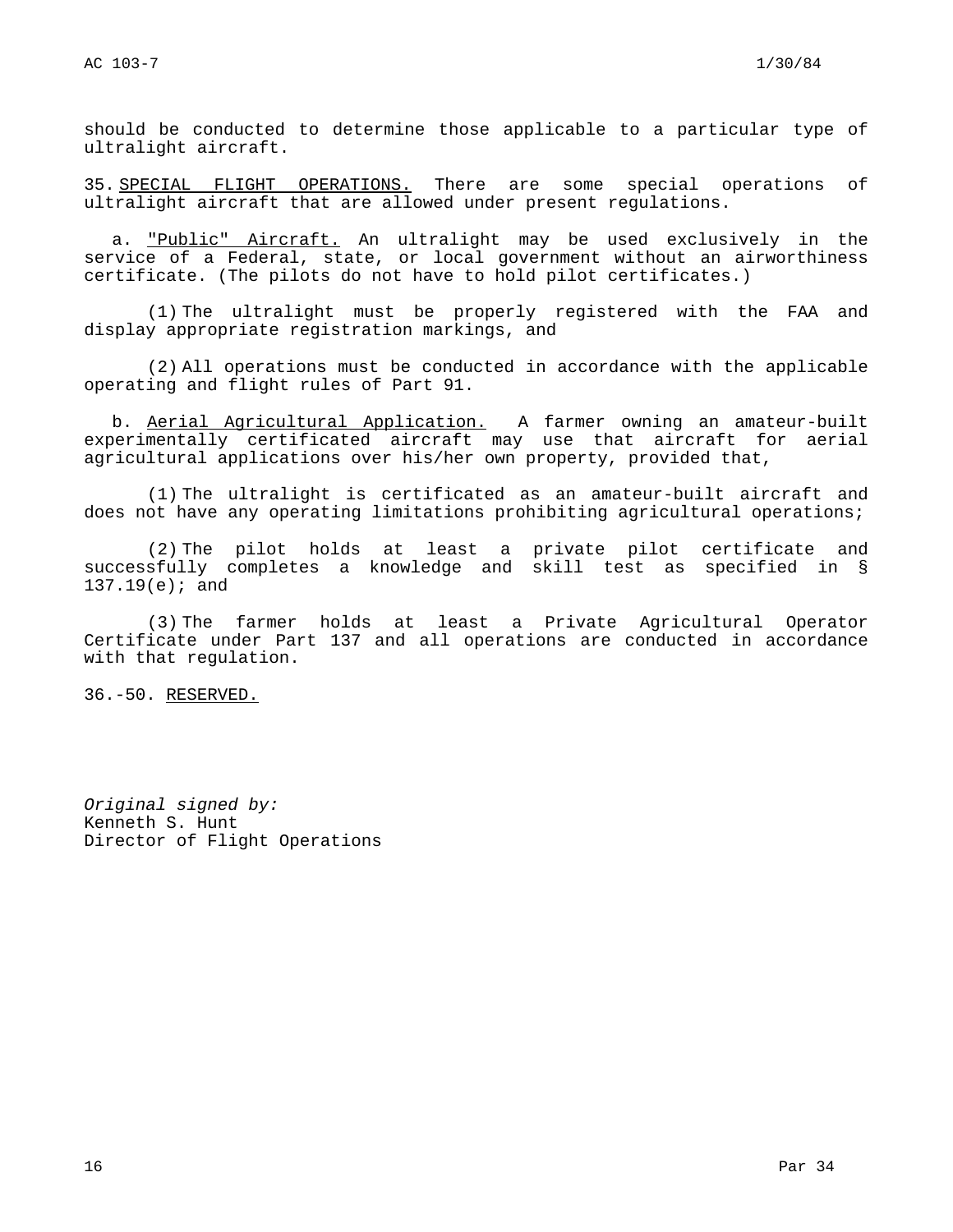## APPENDIX 1. DETERMINING MAXIMUM LEVEL FLIGHT AIRSPEED OF ULTRALIGHTS.

The information contained in this appendix is intended to assist in a determination of an ultralight's capability to comply with Section 103.1(e)(3). The maximum speed of an ultralight as computed with this information may be accepted as a portion of the "satisfactory evidence" specified in Section 103.3(b). When using this information, no additional drag factors should be considered and no extra value should be given any of the factors provided. There is already a "cushion" built into the computation to account for the factors affecting the maximum speed capability of an ultralight. No drag-producing element should be counted under more than one drag factor category.

STEP ONE - Compute the total drag factor (See page 2 for further breakdown of the values assigned to each category.)

1. Pilot Drag Factor (select one)

\*Not Enclosed -prone .............................1.2 -supine .............................4.5 -seated upright .....................5.5 \*Partially Enclosed -lower half of body enclosed .......3.5 -only head exposed .................2.5 -streamlined, head behind windshield 2.0 \*Totally Enclosed -streamlined fuselage ..............1.5 -boxy fuselage .......................2.0 2. Wing Drag Factor (total square feet of upper  $\text{surface} = \text{x } 0.01) \dots \dots \dots \dots \dots \dots \dots \dots \dots \dots \dots \dots \dots \dots \dots \dots \dots \dots$ 3. Stabilizing & Control Surface Drag Factor (total square feet of one side of each surface =  $\frac{x}{0.014}$  ..................... 4. Exposed Wire Drag Factor (total wires over 4 feet long and 45 to 90 degrees to airflow =  $\frac{1}{2}$   $\frac{1}{2}$   $\frac{1}{2}$   $\frac{1}{2}$   $\frac{1}{2}$   $\frac{1}{2}$   $\frac{1}{2}$   $\frac{1}{2}$   $\frac{1}{2}$   $\frac{1}{2}$   $\frac{1}{2}$   $\frac{1}{2}$   $\frac{1}{2}$   $\frac{1}{2}$   $\frac{1}{2}$   $\frac{1}{2}$   $\frac{1}{2}$   $\frac{1}{2}$   $\frac{1}{2}$  5. Exposed Struts Drag Factor (total struts over 4 feet long and 45 to 90 degrees to airflow [excluding those associated with landing  $year] =$  \_\_\_\_\_\_\_\_x 0.4)  $\dots\dots\dots\dots\dots\dots\dots\dots\dots\dots\dots\dots\dots\dots\dots\dots\dots$ 6. Landing Gear Drag Factor (includes associated struts) ................\_\_\_\_\_ \*Faired, fixed gear (number of wheels =  $x 0.3$ ) \*Unfaired, fixed gear (number of wheels x 0.5) 7. Engine Drag Factor (select one) .................................... \_\_\_\_\_\_\_ \*completely exposed 2.5 \*partially exposed 1.5 \*some components exposed = 0.5 8. SUBTOTAL ABOVE DRAG FACTORS ........................................ \_\_\_\_\_\_\_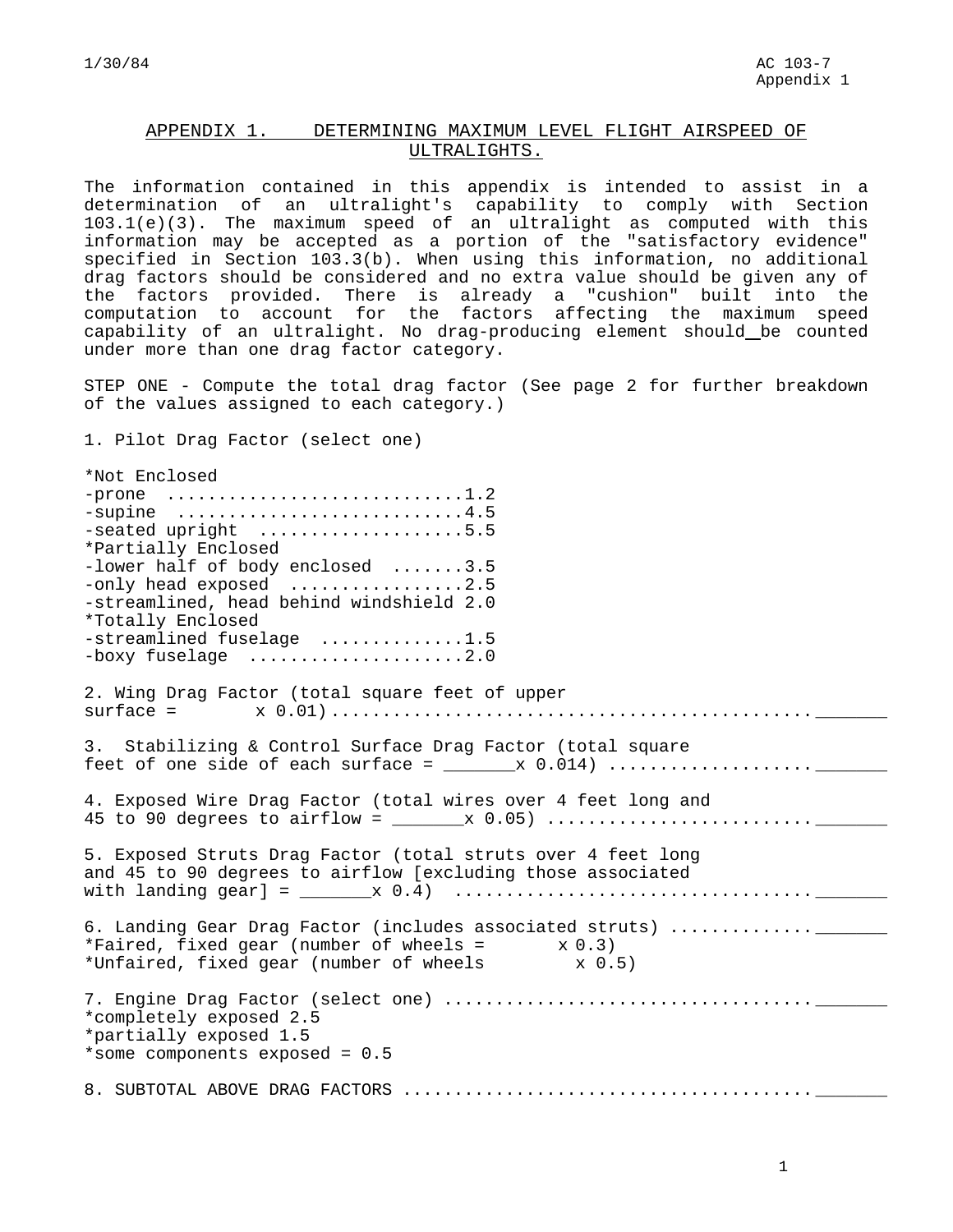9. SUBTOTAL OF DRAG FACTORS FROM PREVIOUS PAGE.........................

10. Allowance for Induced and Interference Drag (multiply subtotal of drag factors  $\frac{1}{2}$  x .2 ... $\frac{1}{2}$ 

11. COMPUTED TOTAL DRAG FACTORS (add items 9 and 10) ....................

PROCEED TO CHART ON PAGE 3

CONSIDERATIONS IN ASSIGNMENT OF DRAG FACTOR VALUES:

1. Pilot drag factors." "Supine" is a sitting position with the legs extended forward, nearly in line with the lower part of the body. "Seated upright" is a sitting position where the lower legs extend downward. "Only head exposed" includes all semi or fully streamlined vehicles having a small windshield which does not deflect the airflow away from the pilot's face. "Streamlined, head behind windshield" includes those ultralights which, from a viewing position in front of the vehicle, the pilot's body is not exposed to the airflow. Where a two-place vehicle is being operated under an exemption, side-by-side seating doubles the factor for the fully-exposed groupings and the "lower half of body enclosed" category. No additional credit is given for the other categories under partially or fully exposed. Also, no additional credit is given to tandem arrangements.

2. Wing drag. This includes all horizontal flying surfaces, including canards (but excluding any other stabilizing or control surface). The total square feet of upper surface of the wing, as determined from a manufacturer's specification or through rough measurement (length x width) is used in this calculation.

3. Stabilizing and control surface drag. This includes horizontal and vertical stabilizers, rudders, elevators, and ailerons. The total square feet of exposed surfaces (one side only) is used in this calculation.

4. Exposed wire and strut drag. The number of wires or struts, not associated with the landing gear, which are OVER 4 FEET LONG with an angle of 45 TO 90 DEGREES TO THE AIRFLOW are counted and multiplied times the given values. Those wires and/or struts located behind the pilot/engine/wing (usually making up portions of the rear fuselage or empenage) are not counted. Wires or struts located parallel to and behind other wires or struts in the airflow are not counted if they do not flare uniformally away from any common attaching point, achieving a minimum separation of at least 8 inches.

5. "Fixed" landing gear drag. Regardless of size of wheels or length of struts, the values shown in the chart are applicable. "Faired" wheels are those which have one-third or more of the wheel surface covered in the front and on the sides.

6. Engine drag. Engines in front of the wing without fairing and those in back, which protrude noticeably into the airflow above or below the wing, are considered completely exposed. Those with streamlined fairings not located in the fuselage or behind a semistreamlined pilot cockpit are considered partially exposed. Faired engines positioned in the front or rear of a fully streamlined fuselage with components such as air filters and mufflers exposed are treated under "some components exposed." Faired or unfaired engines located in the turbulent area directly behind the pilot's body or the vehicle's fuselage are also considered under this grouping.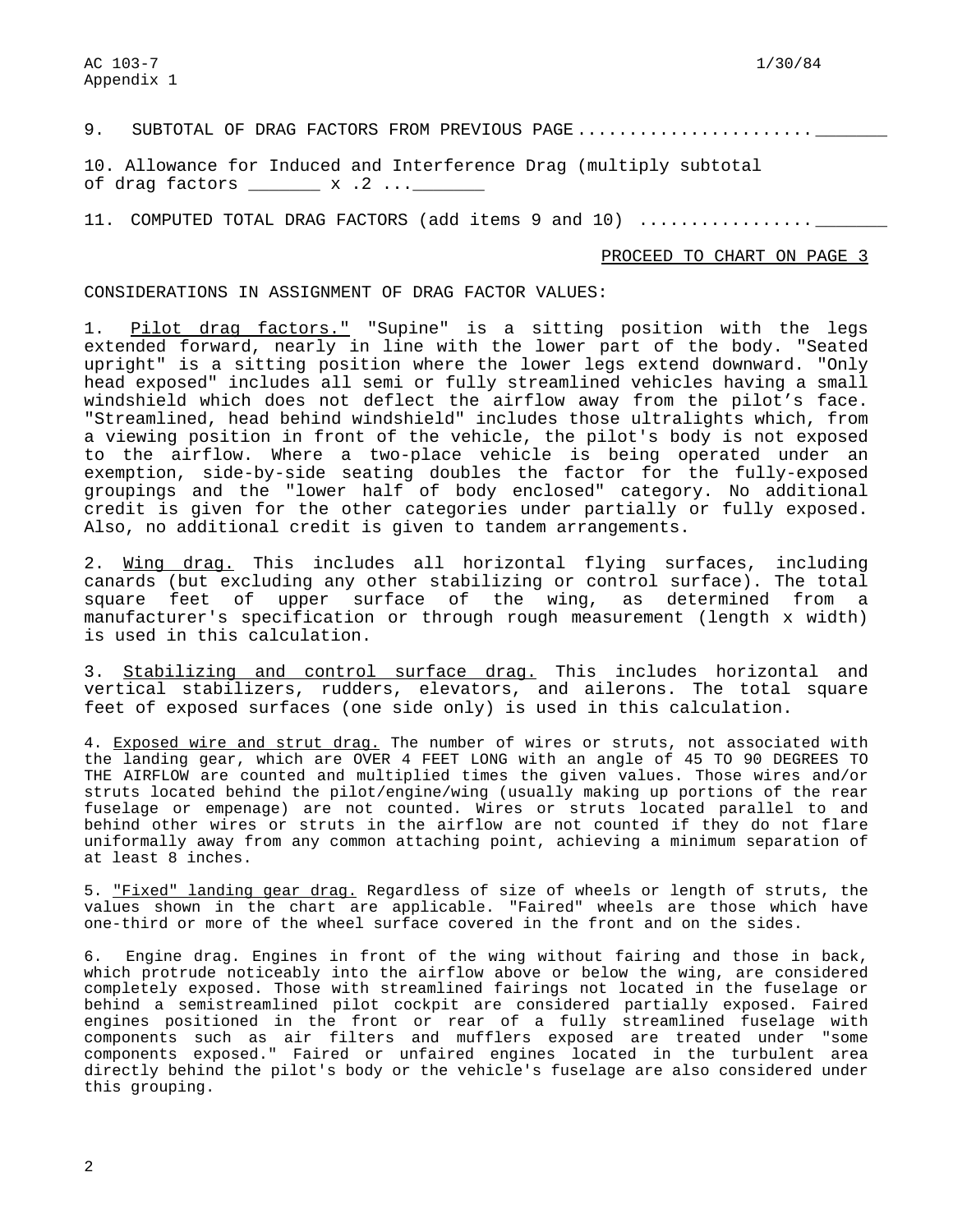STEP TWO - Determine the maximum airspeed of the vehicle through the use of the chart below.

## INSTRUCTIONS:

- 1. Enter the bottom of the chart at the engine manufacturer's maximum<br>horsepower rating of the installed engine. (Example: 45 horsepower).
- 2. Proceed directly up the horsepower line until encountering the total drag factor curve computed for the ultralight (Example: 15).
- 3. Note horizontal line which also intersects at that point, proceed to the left along that line to the edge of the graph, read maximum airspeed (Example: 53.5).

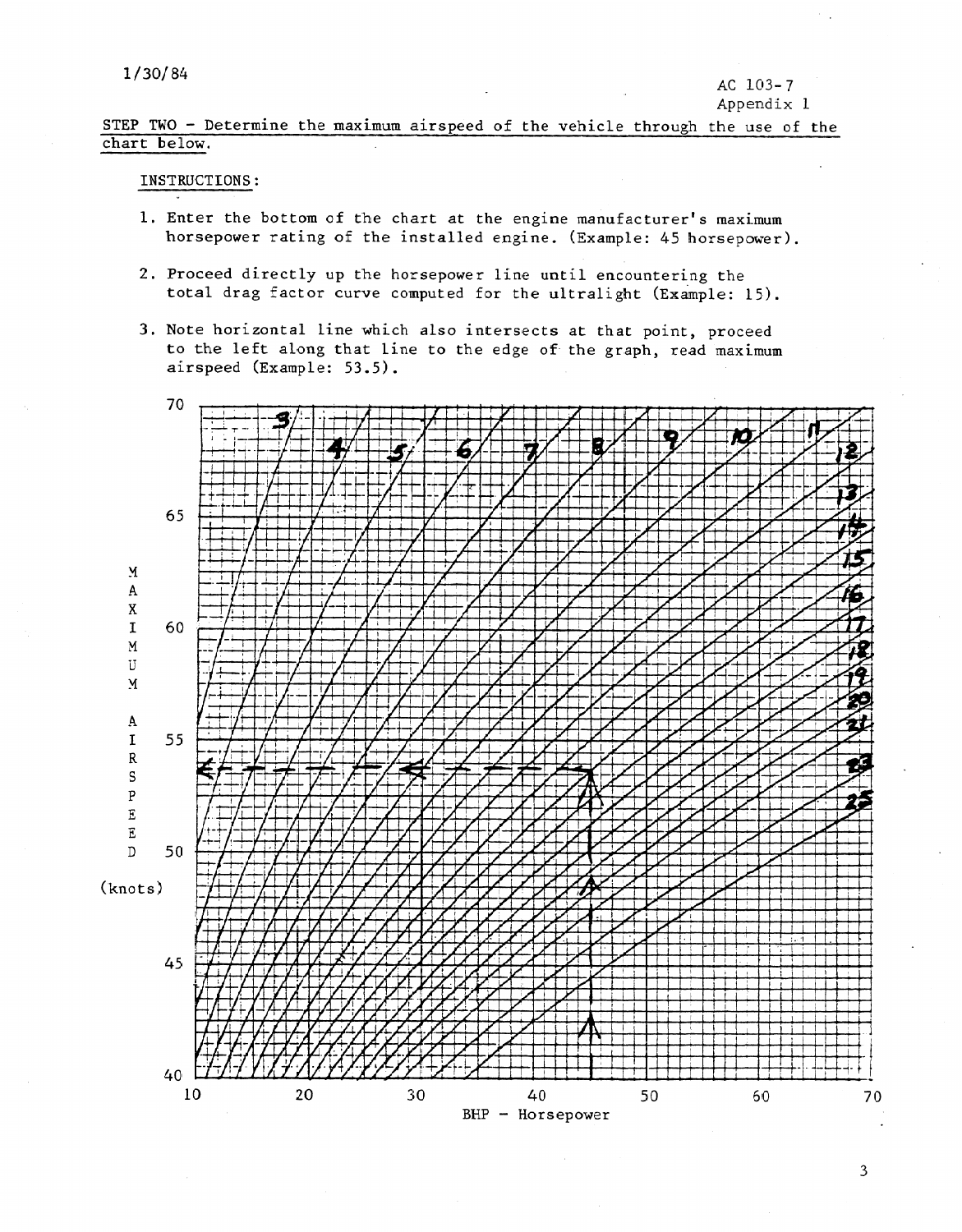#### APPENDIX 2. DETERMINING POWER-OFF STALL SPEED OF ULTRALIGHTS

The information contained in this appendix is intended to assist in a determination of an ultralight's ability to comply with Section 103.1(e)(2), a maximum power-off stall speed which does not exceed 24 knots. Computations made in accordance with the information provided may be accepted as satisfactory evidence of compliance. When using this information, no factors other than those provided here should be considered. (The values provided here are for relatively square, rectangular wings; they are not valid for noticeably swept or tapered wings.) Relevant considerations for this computation are:

1. Empty weight. The dry empty weight of the vehicle (excluding floats and/or parachutes), as established through some form of evidence satisfactory to the inspector, should be used.

2. Pilot weight. The pilot's weight will be assumed to be 170 pounds. In the event that an ultralight is being operated under exemption allowing two-occupant operations, the pilots' weight will be assumed to be 340 pounds.

3. Fuel weight. The weight of the fuel (6 pounds per gallon) is included and for the purpose of this computation will be assumed to be filled to capacity.

4. Wing area. The total wing area (square feet) should be determined. Ailerons and flaps may be included, but canards (which generally have a higher stall speed than the main wing) are excluded.

|  |  |  | STEP ONE - Add the weight factors. | Example: | Empty weight | 240 lbs. |
|--|--|--|------------------------------------|----------|--------------|----------|
|  |  |  |                                    |          | Pilot weight | 170 lbs. |
|  |  |  |                                    |          | Fuel weight  | 30 lbs.  |
|  |  |  |                                    |          |              | 440 lbs. |

STEP TWO - Divide the total weight by the total wing area to obtain the wing loading of the vehicle.

> Example: Weight = 440 Wing Area =  $151 = 2.9$  (Wing Loading)

STEP THREE - Select, from the wing profiles provided below, the lift factor which applies to the ultralight in question.

LIFT FACTOR WING PROFILE



WING DESCRIPTION: Single/double surface with camber of less than 7 percent (see Appendix 3) and all symmetrical and semisymmetrical airfoils without flaps, regardless of camber.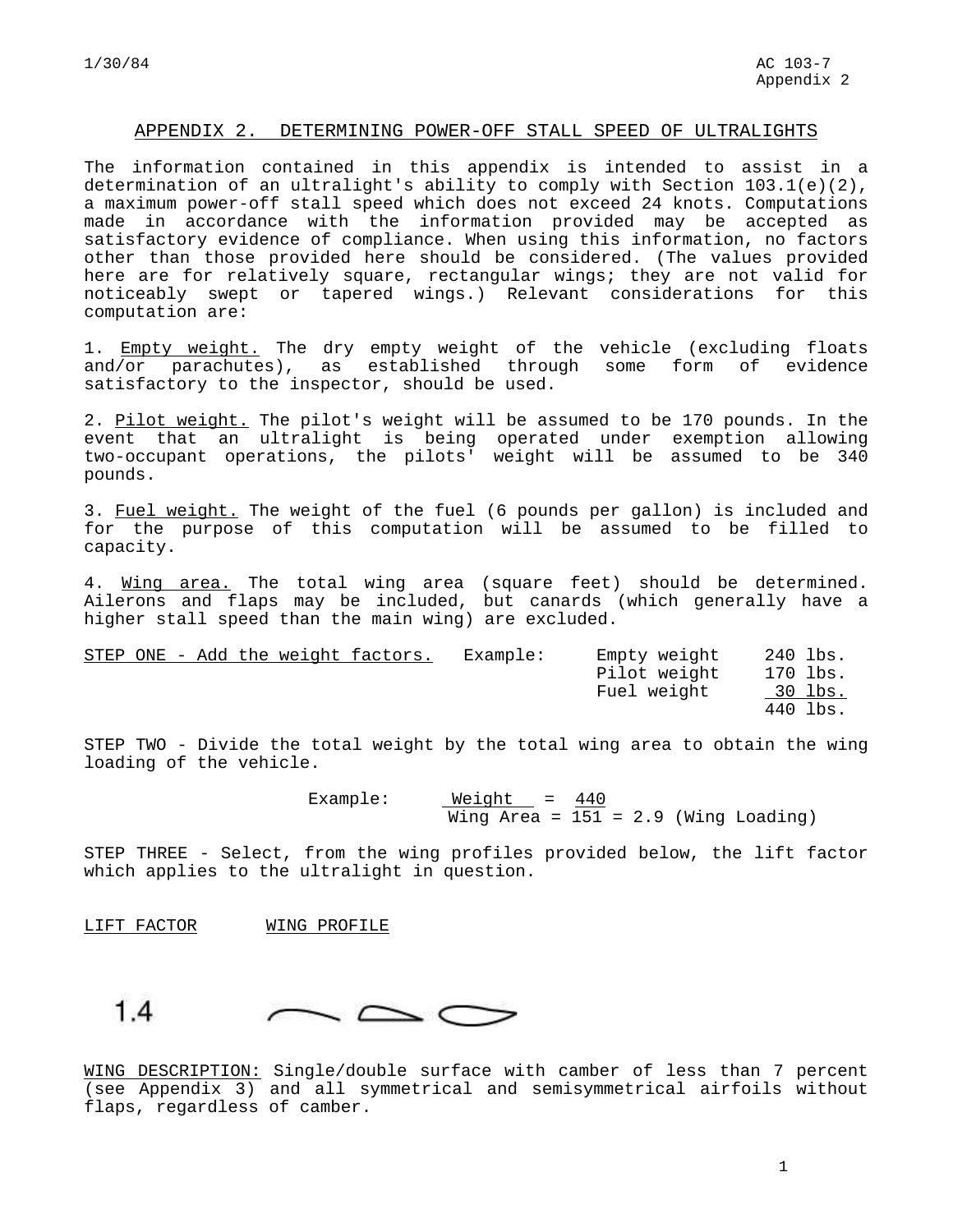LIFT FACTOR WING PROFILE

$$
1.6\qquad \qquad \subset
$$

WING DESCRIPTION: Relatively flat-bottom, double surface wings with camber of 7 percent or more.

LIFT FACTOR WING PROFILE



WING DESCRIPTION: Single surface with camber of 7 percent or more or double surface with flaps extending up to 50 percent of the total wingspan.

#### LIFT FACTOR

2.0

WING DESCRIPTION: Double surface with flaps extending more than 50 percent of total wingspan.

STEP FOUR - Determine the power-off stall speed of the ultralight through the use of the chart below.

INSTRUCTIONS:

1. Enter the bottom of the chart at the computed wing loading of the ultralight (Example: 2.9).

2. Proceed straight up the wing-loading line to the point where it intersects the applicable lift factor curve (Example: 1.6).

3. Note horizontal line which also intersects at that point, proceed to the left side of the chart via that line. Read power-off stall speed (Example: 23.2 knots).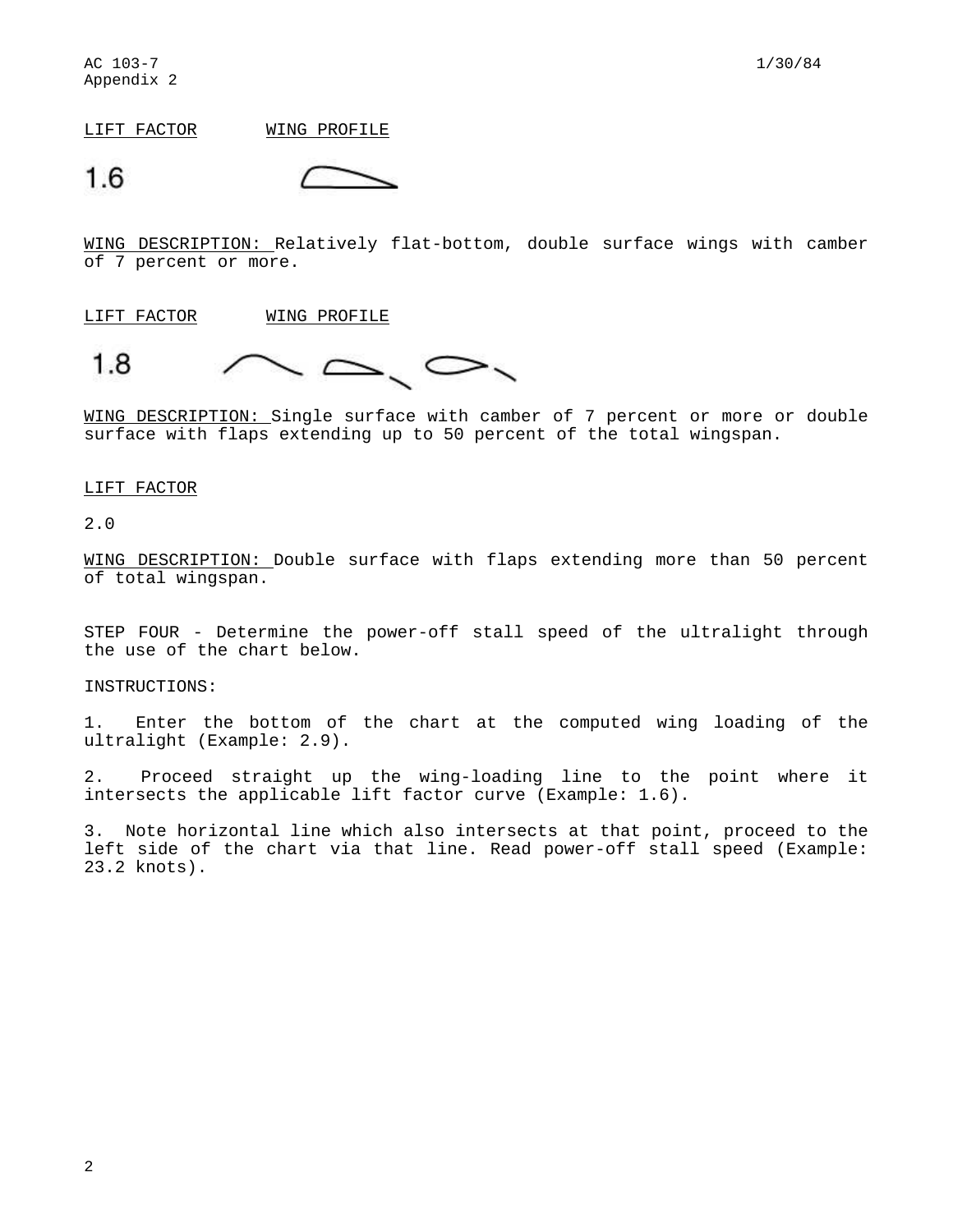

NOTE: If your computed wing-loading point is lower than the applicable lift factor line at the base of the chart, the stall speed would be lower than provided on the chart.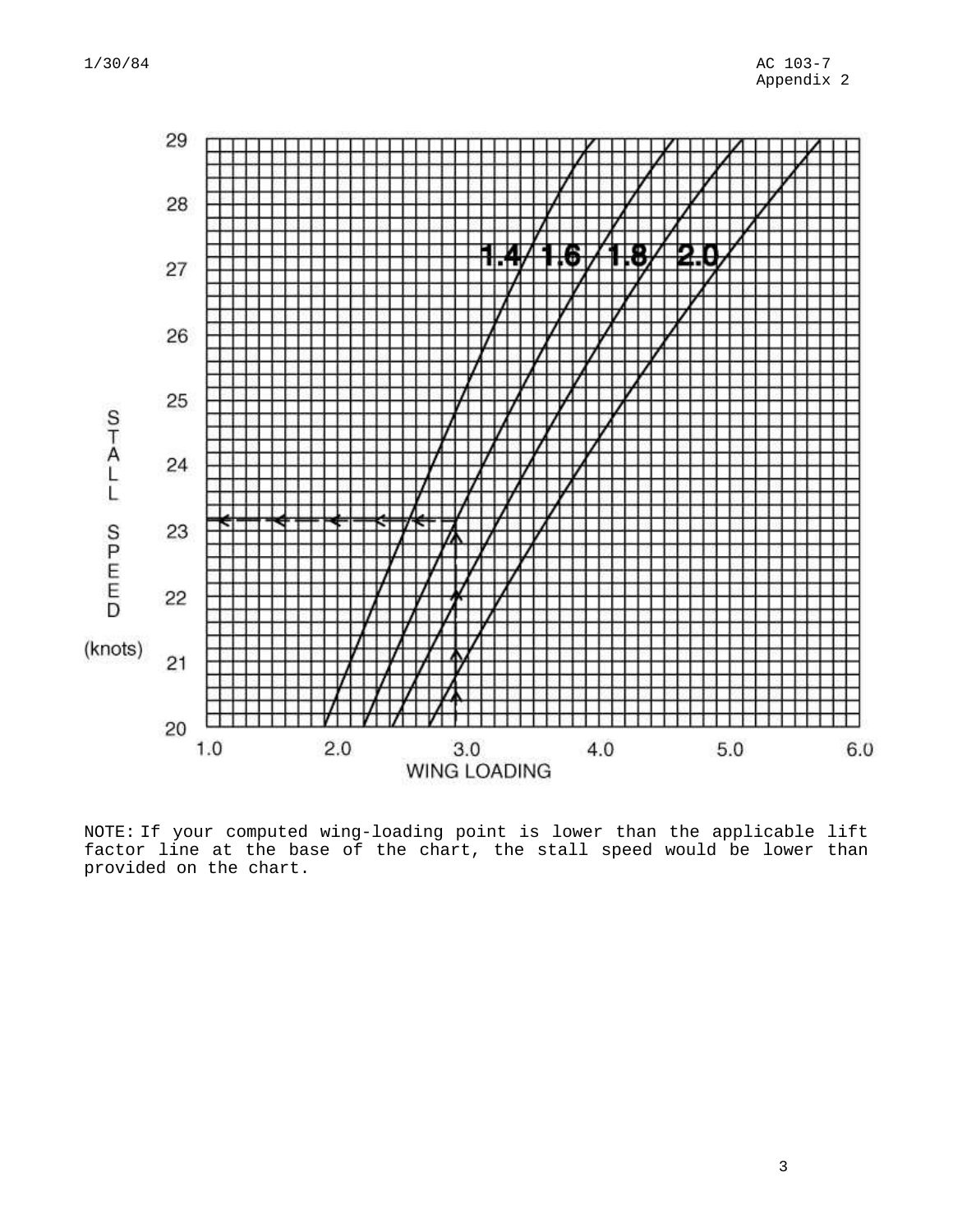#### APPENDIX 3. DETERMINING UPPER SURFACE CAMBER OF A WING.

Relevant considerations for this computation are:

1. Chord or chord line - an imaginary straight line joining the extremities of the leading edge and the trailing edge. For the purpose of this computation, this imaginary line will be measured midway between the tip of the wing and the wing root.

2. Camber **-** the curvature of a wing. For the purpose of this computation, only the camber of the upper surface (above the chord line) of the wing is considered.

STEP ONE - Determine the mid-point of the wing and measure the mean chord line.



STEP TWO - At the mid-point of the wing, determine the chord line horizontal position on the airfoil profile (assuming straight line from the extreme forward point on the leading edge to the extreme rearward point of the trailing edge).



STEP THREE - Measure the distance from the chord line to the highest point of camber on the upper surface.



STEP FOUR - Divide the measurement obtained in step one into the measurement obtained in step three.

> Example: Upper surface camber =  $8$  inches  $Mean$  chord line length  $= 100$  inches = 8% camber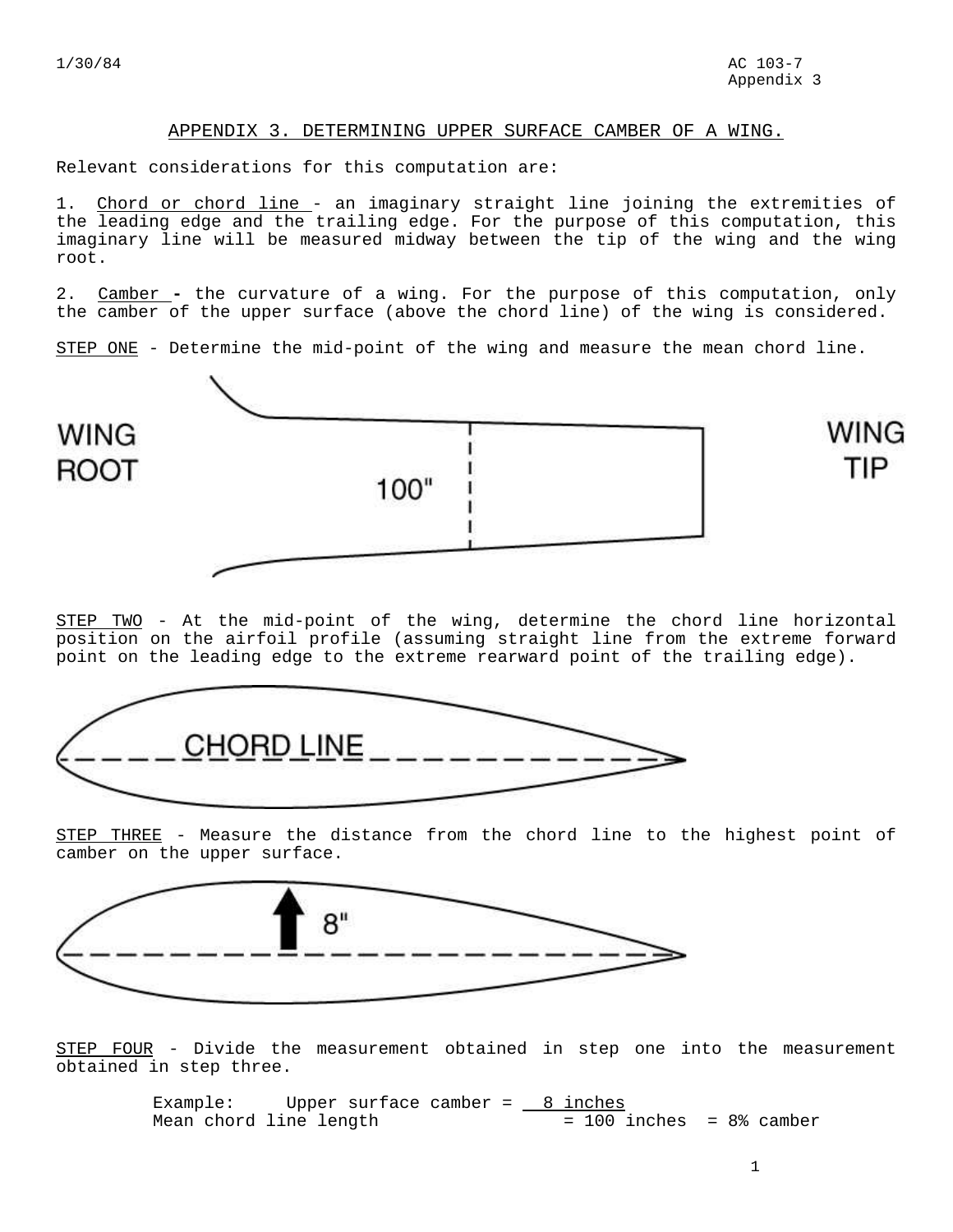# APPENDIX 4. SAMPLE DOCUMENTATION OF TECHNICAL STANDARDS COMMITTEE FINDINGS

(INSTRUCTIONS: Complete all blanks; insert N/A in blanks not applicable to this particular review; check off other applicable items  $( \sqrt{ } )$  as provided.)

| <b>ISSUED TO:</b><br><b>ADDRESS:</b>                                                                                                     |                                                                                                                                                                                                                                                                                                                 |                                                                                                                                                                                                                                                                                                                                         | ULTRALIGHT MAKE/MODEL:<br><b>SERIAL NUMBER:</b><br><b>REGISTRATION NUMBER:</b> |                                                                                                                  |  |  |  |
|------------------------------------------------------------------------------------------------------------------------------------------|-----------------------------------------------------------------------------------------------------------------------------------------------------------------------------------------------------------------------------------------------------------------------------------------------------------------|-----------------------------------------------------------------------------------------------------------------------------------------------------------------------------------------------------------------------------------------------------------------------------------------------------------------------------------------|--------------------------------------------------------------------------------|------------------------------------------------------------------------------------------------------------------|--|--|--|
| <b>ENGINE MAKE/MODEL:</b><br><b>ENGINE MANU-</b><br><b>FACTURER'S RATED</b><br><b>HORSEPOWER:</b>                                        |                                                                                                                                                                                                                                                                                                                 |                                                                                                                                                                                                                                                                                                                                         | PROPELLER MAKE/MODEL:<br>PROPELLER DIAMETER:<br>PROPELLER PITCH:               |                                                                                                                  |  |  |  |
| <b>FUEL CAPACITY:</b>                                                                                                                    | fuselage tank _________                                                                                                                                                                                                                                                                                         |                                                                                                                                                                                                                                                                                                                                         | other                                                                          | TOTAL:                                                                                                           |  |  |  |
| hand-deployed<br>( )<br>ballistically deployed<br>$\rightarrow$<br>$\rightarrow$<br>$\mathcal{E}$                                        | installed and operational<br>standard allowance weight given<br>parachute system weighed separately                                                                                                                                                                                                             |                                                                                                                                                                                                                                                                                                                                         |                                                                                |                                                                                                                  |  |  |  |
| -Exclusion for floats<br>( )<br>$\rightarrow$<br>$\lambda$<br>$\lambda$                                                                  | weighed in landplane configuration only<br>weighed in floatplane configuration only<br>standard allowance for floats-only given<br>standard allowance for amphib floats given<br>standard allowance for amphib fuselage given<br>standard allowance for outrigger floats given<br>all floats weighed separately | FLOAT MAKE/MODEL:_________________________                                                                                                                                                                                                                                                                                              |                                                                                |                                                                                                                  |  |  |  |
| $\lambda$<br>( )<br>( )<br>for an FAA inspector or other qualified person to ascertain that the restriction is in place and operational) | speed adjusted to sea level conditions                                                                                                                                                                                                                                                                          | engine manufacturer maximum rated horsepower used<br>derated horsepower of engine=<br>_________, per engine manfacturer's specs<br>timed (average of a series of three level runs in both directions)<br>radar gun (average series of level runs per timed instructions)<br>artificial restriction () power () propeller () aerodynamic |                                                                                | DESCRIPTION OF RESTRICTION (should be included on the back of this form in sufficient written and graphic detail |  |  |  |